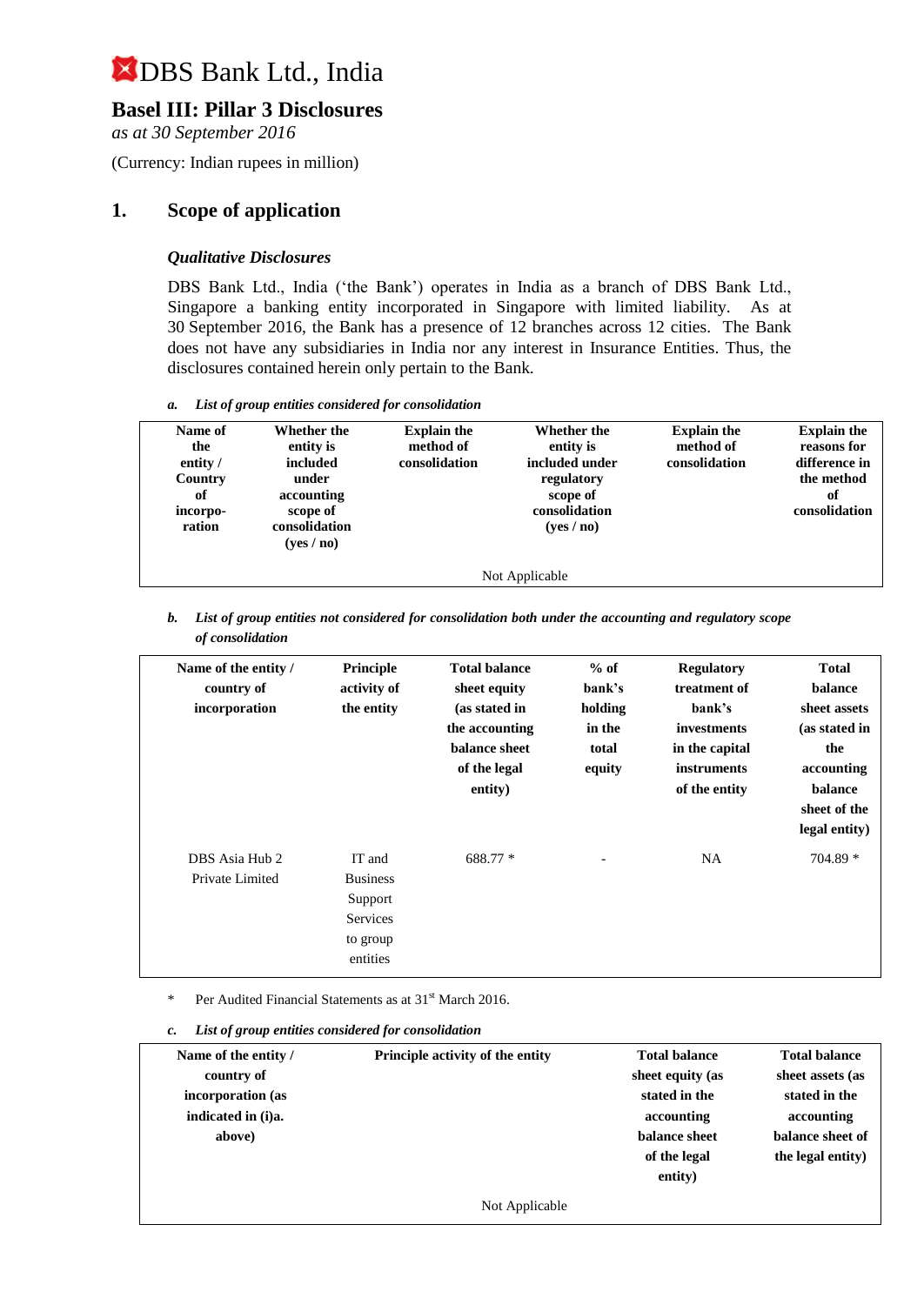## **Basel III: Pillar 3 Disclosures** *(Continued)*

*as at 30 September 2016*

(Currency: Indian rupees in million)

### **1. Scope of application** *(Continued)*

#### *Quantitative Disclosures (Continued)*

*d. The aggregate amount of capital deficiencies in all subsidiaries which are not included in the regulatory scope of consolidation i.e. that are deducted:*

| <b>Principle activity of the</b><br>Name of the<br>subsidiaries /<br>entity<br>country of<br>incorporation |  | <b>Total balance sheet equity</b><br>(as stated in the accounting)<br>balance sheet of the legal<br>entity) | % of bank's<br>holding in the<br>total equity | Capital<br>deficiencies |
|------------------------------------------------------------------------------------------------------------|--|-------------------------------------------------------------------------------------------------------------|-----------------------------------------------|-------------------------|
|                                                                                                            |  | Not Applicable                                                                                              |                                               |                         |

*e. The aggregate amounts (e.g. current book value) of the bank's total interests in insurance entities, which are risk-weighted:*

| Name of the<br>insurance<br>entities /<br>country of<br>incorporation | <b>Principle activity of the</b><br>entity | <b>Total balance sheet</b><br>equity (as stated in<br>the accounting<br>balance sheet of the<br>legal entity) | $%$ of bank's<br>holding in the<br>total equity /<br>proportion of<br>voting power | <b>Quantitative impact</b><br>on regulatory<br>capital of using risk<br>weighting method<br>versus using the full<br>deduction method |
|-----------------------------------------------------------------------|--------------------------------------------|---------------------------------------------------------------------------------------------------------------|------------------------------------------------------------------------------------|---------------------------------------------------------------------------------------------------------------------------------------|
|                                                                       |                                            | Not Applicable                                                                                                |                                                                                    |                                                                                                                                       |

*f. Any restrictions or impediments on transfer of funds or regulatory capital within the banking group:*

There are no restrictions or impediments on transfer of funds or regulatory capital within the banking group.

#### **2. Capital Adequacy**

#### *Qualitative disclosures*

The CRAR of the Bank is 17.15% as computed under Basel III norms, which is higher than the minimum regulatory CRAR requirement of 9.625%.

The Bank's capital management framework is guided by the existing capital position, proposed growth and strategic direction. Growth opportunities have resulted in an increasing and continuing need to focus on the effective management of risk, and commensurate capital to bear that risk. The Bank carefully assesses its growth opportunities relative to the capital available to support them, particularly in the light of the economic environment and capital requirements under Basel III. The Bank maintains a strong discipline over capital allocation and ensuring that returns on investment cover capital costs.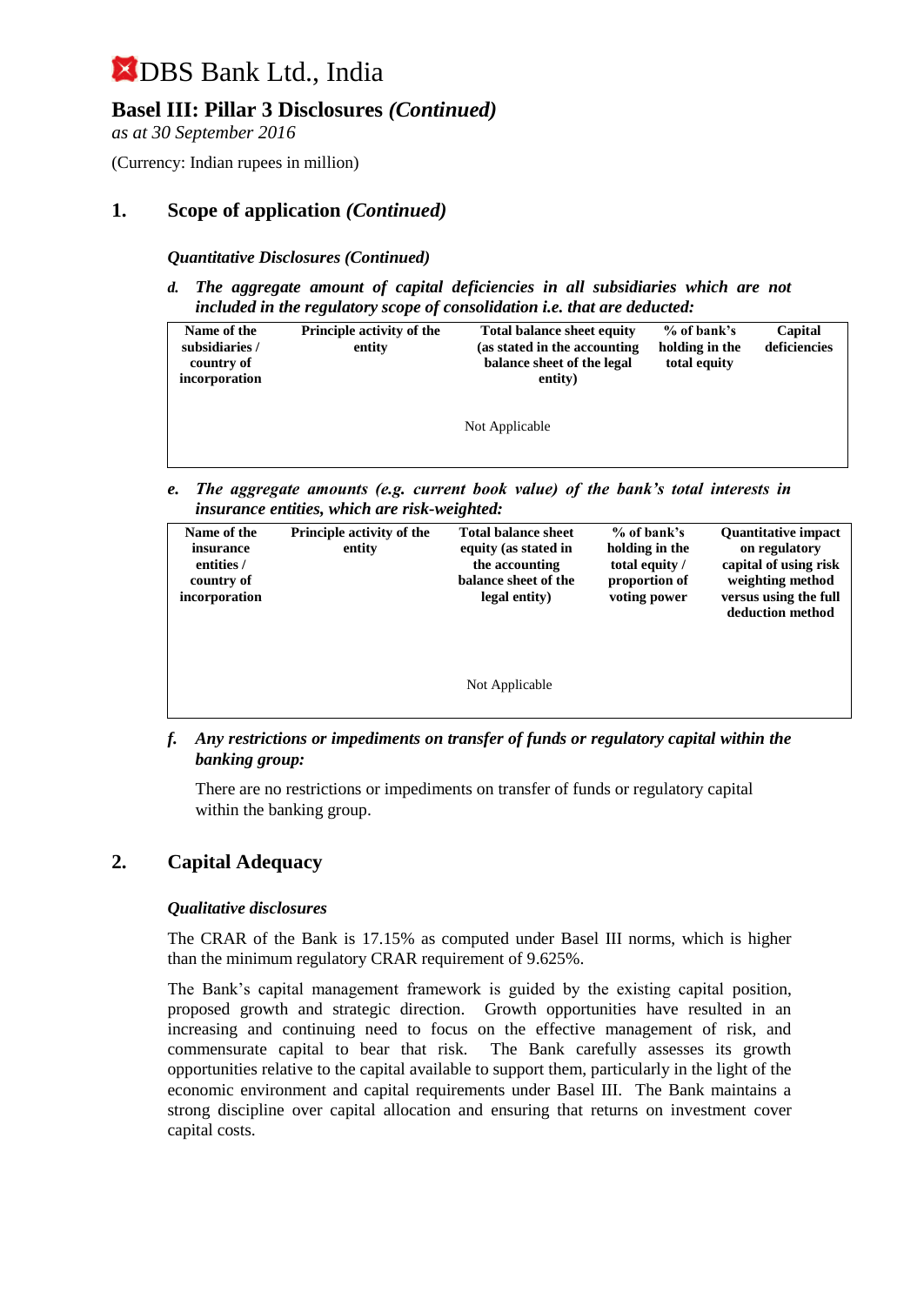## **Basel III: Pillar 3 Disclosures** *(Continued)*

*as at 30 September 2016*

(Currency: Indian rupees in million)

## **2. Capital Adequacy** *(Continued)*

#### *Quantitative disclosures*

|   | <b>Particulars</b>                                                      | <b>30 Sep 16</b> |
|---|-------------------------------------------------------------------------|------------------|
| A | Capital requirements for Credit Risk (Standardised Approach) *          | 27,523           |
| B | Capital requirements for Market Risk (Standardised Duration Approach) * |                  |
|   | Interest rate risk                                                      | 4,165            |
|   | Foreign exchange risk                                                   | 360              |
|   | Equity risk                                                             | 71               |
| C | Capital requirements for Operational risk (Basic Indicator Approach) *  | 1,554            |
| D | CET1 Capital Ratio (%)                                                  | 12.04%           |
| E | Tier1 Capital Ratio (%)                                                 | 12.04%           |
| F | Total Capital Ratio (%)                                                 | 17.15%           |

\* Capital required is calculated at 8% of Risk Weighted Assets for CVA, Market Risk and Operational Risk and at 9.625% of Risk Weighted Assets for others.

## **3. General Disclosures**

As part of overall corporate governance, the Group Board has approved a comprehensive Integrated Risk Framework covering risk governance for all risk types and for all entities within the Group, including India. This framework defines authority levels, oversight responsibilities, policy structures and risk appetite limits to manage the risks that arise in connection with the use of financial instruments. On a day-to-day basis, business units have primary responsibility for managing specific risk exposures while Risk Management Group (RMG) exercises independent risk oversight on the Bank. RMG is the central resource for quantifying and managing the portfolio of risks taken by the Group as a whole.

#### *A) General Disclosures for Credit Risk*

#### *Qualitative Disclosures*

#### **Credit Risk Management Policy**

The credit policies and basic procedures of the Bank relating to its lending activities are contained in the Local Credit / Loan Policy of the Bank, Core Credit Policy at Singapore and the Credit Manual. These are based on the general credit principles, directives / guidelines issued by the RBI from time to time as well as instructions and guidelines of DBS Bank Ltd, Singapore (hereinafter referred to as 'the Head Office'). In the unlikely event of any conflict amongst the RBI guidelines and Head Office Guidelines, the more conservative policy / guideline is followed.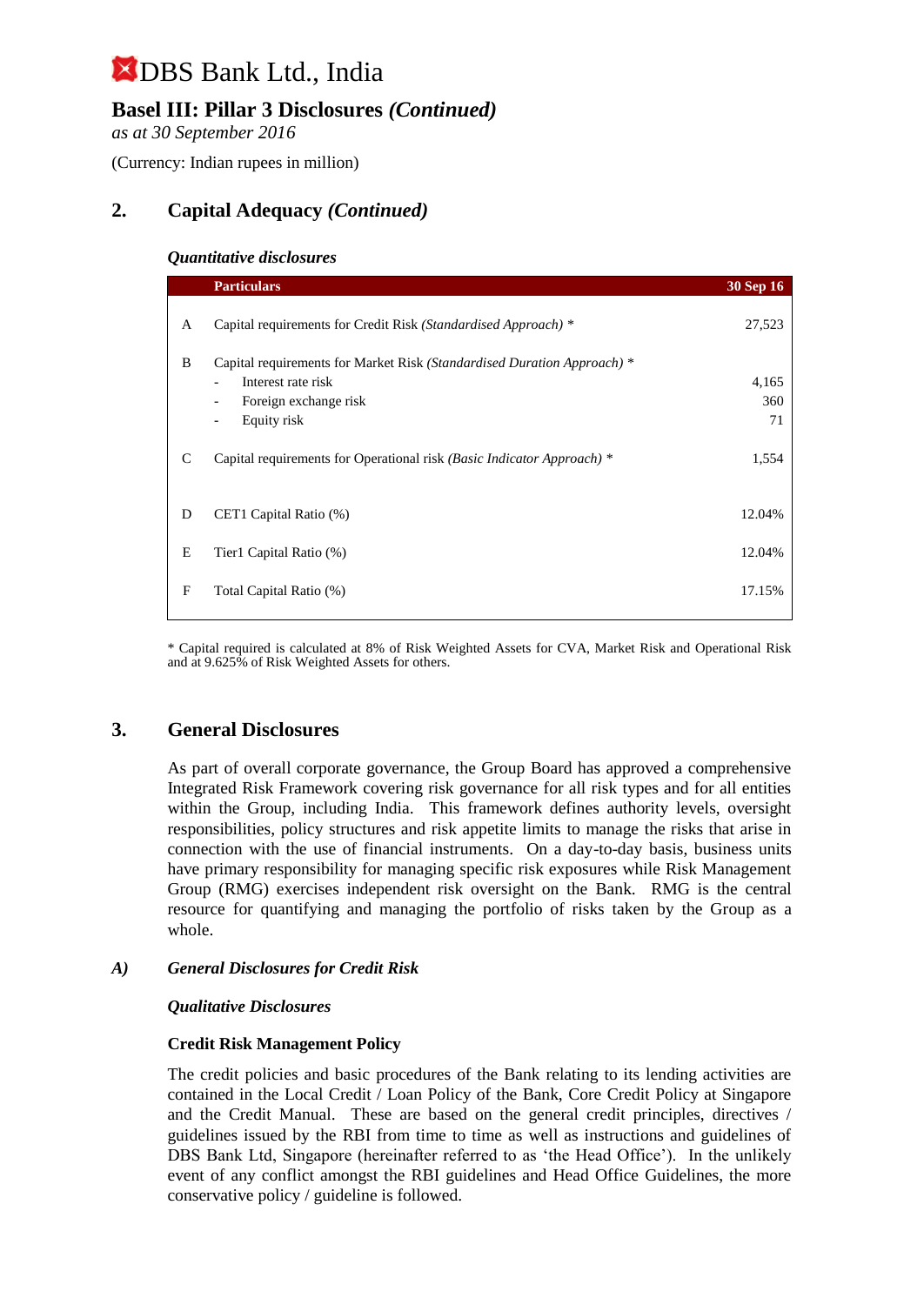## **Basel III: Pillar 3 Disclosures** *(Continued)*

*as at 30 September 2016*

(Currency: Indian rupees in million)

### **3. General Disclosures** *(Continued)*

The Core Credit Policy and the Credit / Loan policy outlines the Bank's approach to Credit Risk Management and sets out the rules and guidelines under which the Bank would develop and grows its lending business. These policies provide guidance to the Bank's Corporate Banking, SME Banking and Financial Institutions Group to manage the growth of their portfolio of customer assets in line with the Bank's credit culture and profitability objectives, taking into account the capital needed to support the growth.

Supplementary policies to the main Core Credit Policy and the Credit / Loan policy have also been laid out, for certain types of lending and credit-related operations. These include subject specific policies relating to risk ratings, Default policy, Specialized Lending etc., as well as guidelines for Real Estate lending, NBFC lending, hedging of FX exposures, credit risk mitigation, sectoral and individual / group borrower limits, bridge loans, bill discounting, etc.

Responsibility for monitoring post-approval conditions resides with the Credit Control Unit (CCU), which reports in to Head of CCU in Singapore, with local oversight of the Senior Risk Executive (SRE) in India. The responsibility for risk reporting is with the Credit Risk - COO team which reports to the SRE in India. The Risk Based Supervision (RBS) submission to RBI contains further details on the same.

Advances are classified into performing and non-performing advances (NPAs) as per RBI guidelines. NPA's are further classified into sub-standard, doubtful and loss assets based on the criteria stipulated by RBI.

#### *Quantitative Disclosures*

#### **Credit Exposure**

| <b>Particulars</b> | <b>30 Sep 16</b> |
|--------------------|------------------|
| Fund Based *       | 257,279          |
| Non Fund Based **  | 190,816          |

\* This amount represents Gross Advances and Bank exposures.

\*\* This amount represents trade and unutilized exposures after applying credit conversion factor and Credit equivalent of FX/derivative exposures.

The Bank does not have overseas operations and hence exposures are restricted to the domestic segment.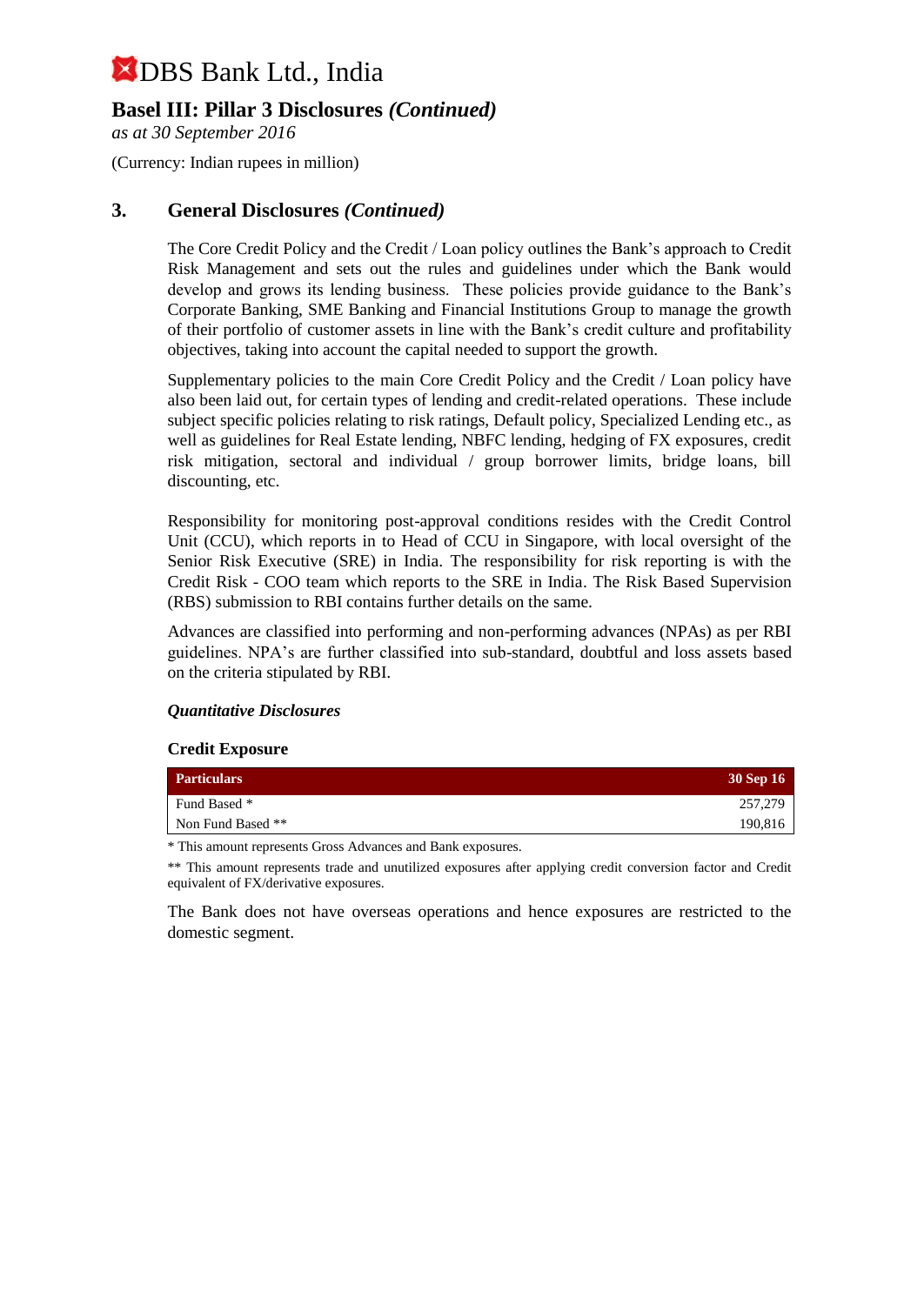## **Basel III: Pillar 3 Disclosures** *(Continued)*

*as at 30 September 2016*

(Currency: Indian rupees in million)

## **3. General Disclosures** *(Continued)*

#### *Quantitative Disclosures (Continued)*

### **Industry wise Exposures (Fund Based exposures)**

| <b>Industry</b>                                                                  | 30 Sep 16 |
|----------------------------------------------------------------------------------|-----------|
| Bank Backed *                                                                    | 88,131    |
| Construction                                                                     | 22,932    |
| Infrastructure - Telecommunication                                               | 12,707    |
| Chemicals and Chemical Products (Dyes, Paints, etc.) - Drugs and Pharmaceuticals | 11,549    |
| Basic Metal & Metal products - Iron and Steel                                    | 9,404     |
| Infrastructure - Energy - others                                                 | 8,568     |
| Chemicals and Chemical Products (Dyes, Paints, etc.) - Fertilisers               | 8,253     |
| Non-Banking Financial Institutions/Companies                                     | 7,648     |
| Vehicles, Vehicle Parts and Transport Equipments                                 | 7,108     |
| Other Industries                                                                 | 6,786     |
| Mining and Quarrying - Others                                                    | 6,600     |
| Infrastructure - Electricity (generation-transportation and distribution)        | 5,260     |
| Food Processing - Edible Oils and Vanaspati                                      | 4,927     |
| Home Loans                                                                       | 4,759     |
| Infrastructure - Transport - Roadways                                            | 4,046     |
| Paper and Paper Products                                                         | 3,900     |
| Chemicals and Chemical Products (Dyes, Paints, etc.) - Others                    | 3,852     |
| All Engineering - Others                                                         | 3,556     |
| <b>Trading Activity</b>                                                          | 3,397     |
| Water sanitation                                                                 | 3,363     |
| All Engineering - Electronics                                                    | 3,216     |
| <b>Other Services</b>                                                            | 2,663     |
| Food Processing - Others                                                         | 2,464     |
| <b>Transport Operators</b>                                                       | 2,433     |
| Rubber, Plastic and their Products                                               | 2,430     |
| Petroleum (non-infra), Coal Products (non-mining) and Nuclear Fuels              | 2,300     |
| <b>Beverages</b>                                                                 | 2,267     |
| Computer Software                                                                | 1,888     |
| <b>Retail Trade</b>                                                              | 1,623     |
| <b>Professional Services</b>                                                     | 1,244     |
| <b>Metal and Metal Products</b>                                                  | 1,094     |
| Textiles - Others                                                                | 942       |
| Wood and Wood Products                                                           | 920       |
| Social & Commercial Infrastructure                                               | 907       |
| Loan Against Property                                                            | 774       |
| Coal                                                                             | 749       |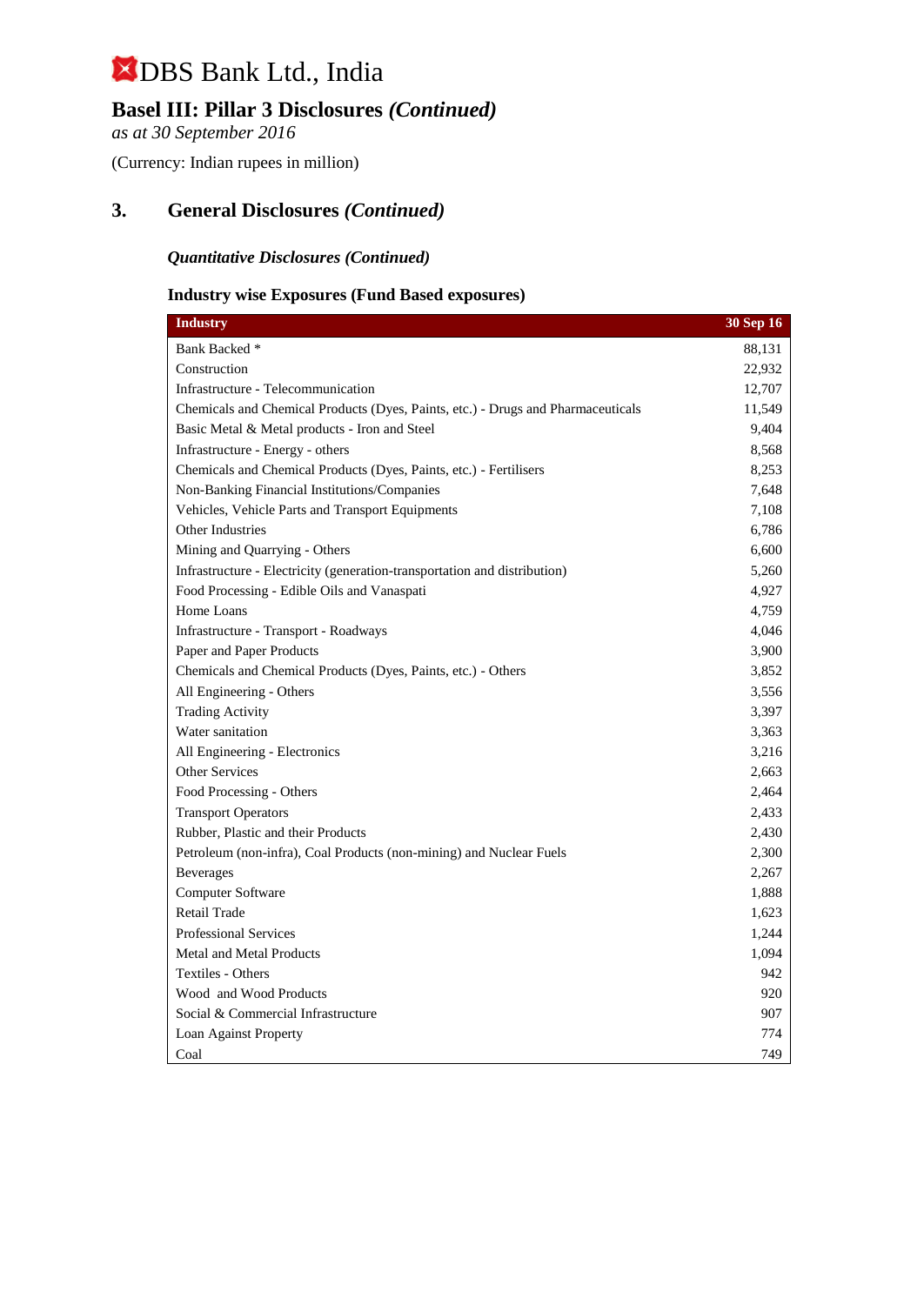## **Basel III: Pillar 3 Disclosures** *(Continued)*

*as at 30 September 2016*

(Currency: Indian rupees in million)

#### *Quantitative Disclosures (Continued)*

#### **Industry wise Exposures (Fund Based exposures)** *(Continued)*

| <b>Industry</b>                               | <b>30 Sep 16</b> |
|-----------------------------------------------|------------------|
| Textiles - Cotton                             | 704              |
| Tourism, Hotel and Restaurants                | 583              |
| Tea                                           | 444              |
| Glass & Glassware                             | 199              |
| Leather and Leather products                  | 192              |
| Aviation                                      | 157              |
| Sugar                                         | 154              |
| <b>Cement</b> and Cement Products             | 100              |
| Wholesale Trade (other than Food Procurement) | 86               |
| <b>Total Credit Exposure (fund based)</b>     | 257,279          |

\* Includes advances covered by Letters of Credit issued by other Banks.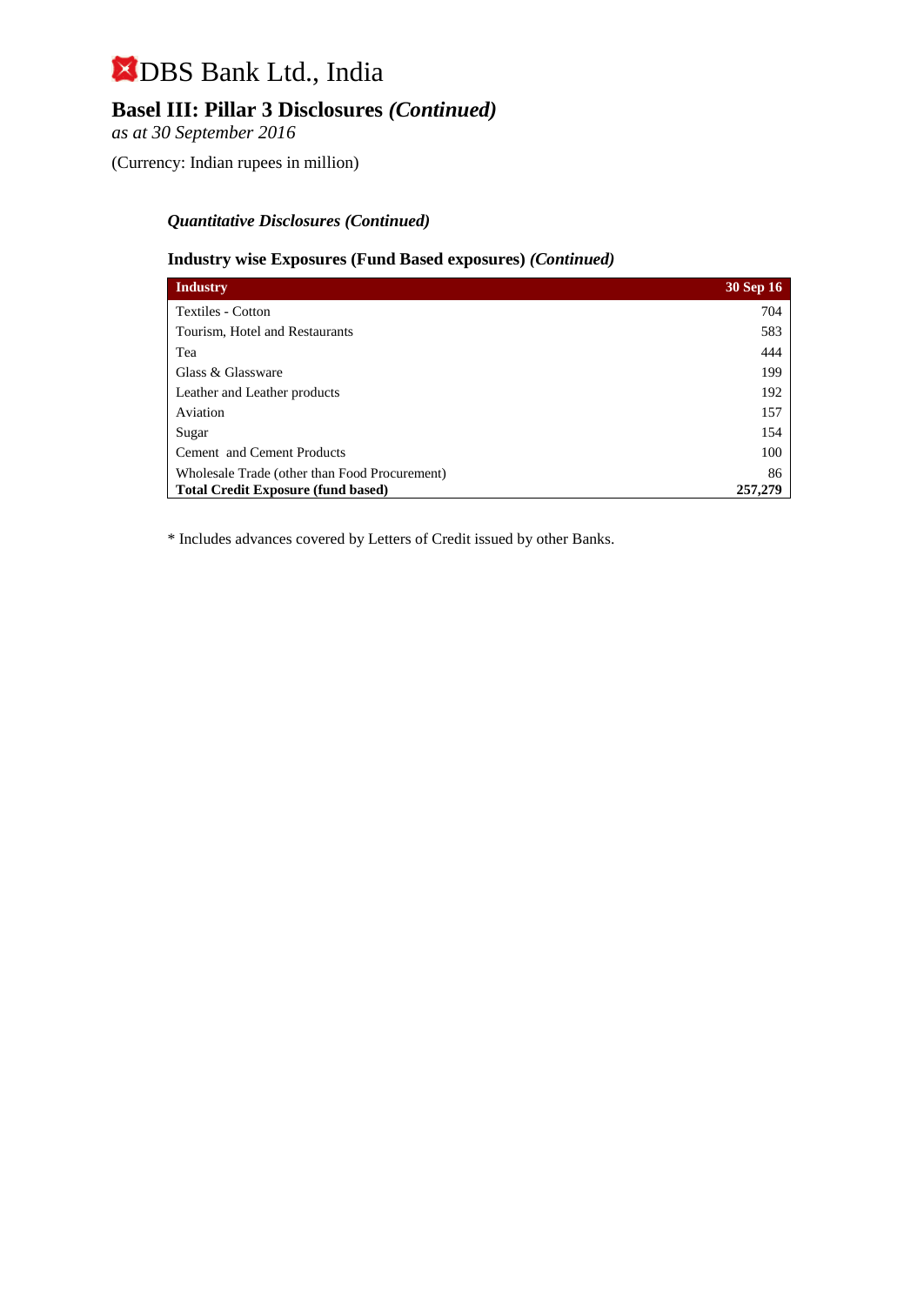## **Basel III: Pillar 3 Disclosures** *(Continued)*

*as at 30 September 2016*

(Currency: Indian rupees in million)

### **3. General Disclosures** *(Continued)*

#### *Quantitative Disclosures (Continued)*

#### **Industry wise Exposures (Non - Fund Based exposures)**

| <b>Industry</b>                                                                  | 30 Sep 16 |
|----------------------------------------------------------------------------------|-----------|
| <b>Banks</b>                                                                     | 65,128    |
| <b>Financial Institutions</b>                                                    | 37,238    |
| <b>Metal and Metal Products</b>                                                  | 8,453     |
| Non-Banking Financial Institutions/Companies                                     | 7,001     |
| Infrastructure - Energy - Oil/Gas/Liquefied Natural Gas (LNG) storage facility   | 5,977     |
| Infrastructure - Electrcity (generation-transportation and distribution)         | 5,692     |
| <b>Trading Activity</b>                                                          | 5,665     |
| Infrastructure - Transport - Ports                                               | 5,386     |
| <b>Other Services</b>                                                            | 5,324     |
| <b>Retail Others</b>                                                             | 5,257     |
| Chemicals and Chemical Products (Dyes, Paints, etc.) - Fertilisers               | 4,878     |
| All Engineering - Others                                                         | 3,529     |
| Other Industries                                                                 | 3,281     |
| Petroleum (non-infra), Coal Products (non-mining) and Nuclear Fuels              | 2,752     |
| Cement and Cement Products                                                       | 2,371     |
| Chemicals and Chemical Products (Dyes, Paints, etc.) - Others                    | 2,218     |
| Construction                                                                     | 2,208     |
| Computer Software                                                                | 1,750     |
| Chemicals and Chemical Products (Dyes, Paints, etc.) - Drugs and Pharmaceuticals | 1,667     |
| Vehicles, Vehicle Parts and Transport Equipments                                 | 1,562     |
| Rubber, Plastic and their Products                                               | 1,534     |
| Mining and Quarrying - Others                                                    | 1,507     |
| Infrastructure - Energy - others                                                 | 1,430     |
| Basic Metal & Metal products - Iron and Steel                                    | 1,255     |
| Infrastructure - Telecommunication                                               | 1,127     |
| Paper and Paper Products                                                         | 1,104     |
| Food Processing - Others                                                         | 1,001     |
| Food Processing - Edible Oils and Vanaspati                                      | 707       |
| Professional Services                                                            | 626       |
| All Engineering - Electronics                                                    | 530       |
| Infrastructure - Transport - Roadways                                            | 479       |
| Petro-chemicals                                                                  | 392       |
| Wholesale Trade (other than Food Procurement)                                    | 354       |
| <b>Beverages</b>                                                                 | 330       |
| Textiles - Others                                                                | 280       |
| Wood and Wood Products                                                           | 278       |
| <b>Transport Operators</b>                                                       | 168       |
| Glass & Glassware                                                                | 157       |
| Food processing - Coffee                                                         | 57        |
| Agriculture & allied activities                                                  | 40        |
| Food Processing - Tea                                                            | 34        |
| Tourism, Hotel and Restaurants                                                   | 33        |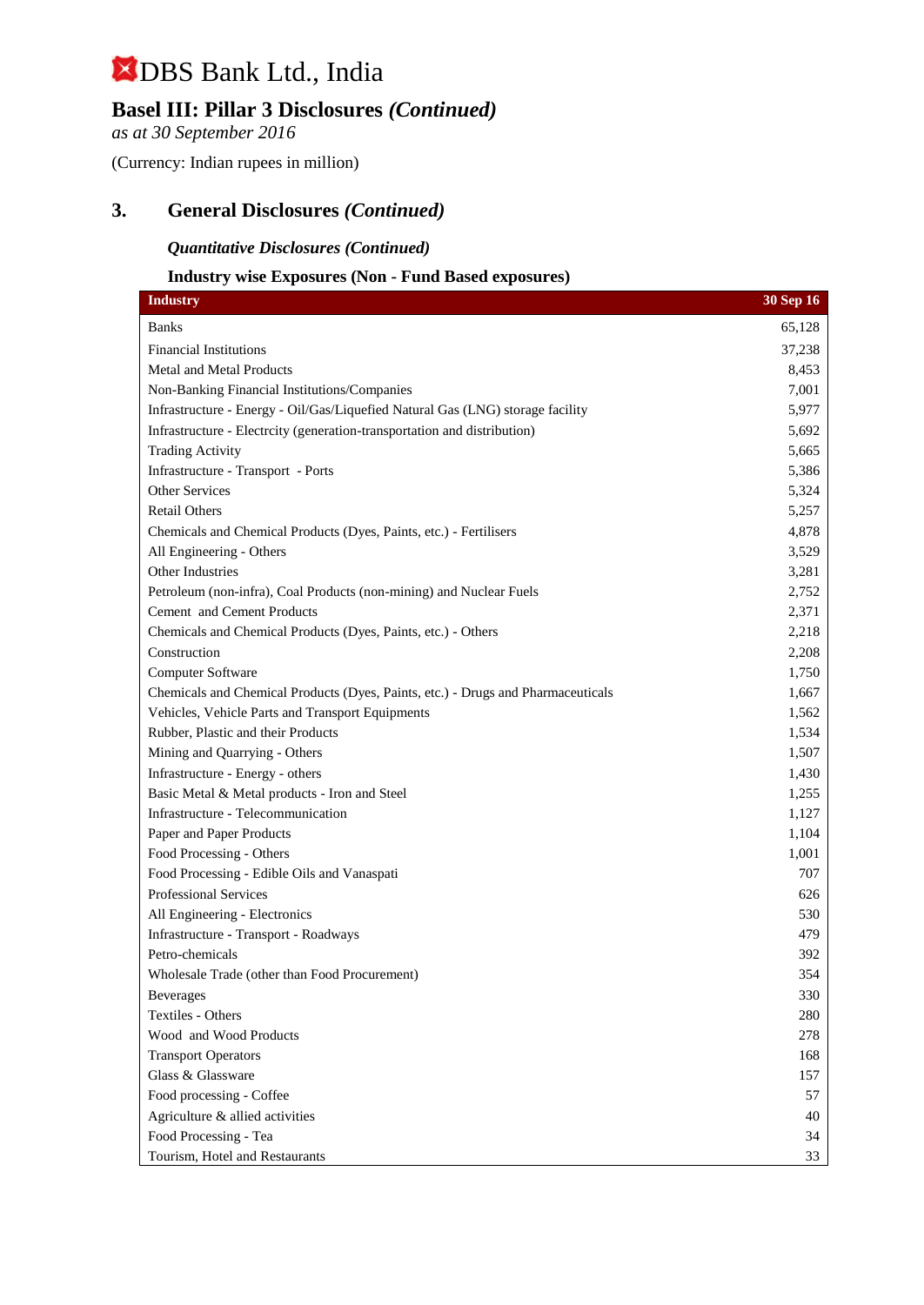## **Basel III: Pillar 3 Disclosures** *(Continued)*

*as at 30 September 2016*

(Currency: Indian rupees in million)

### *Quantitative Disclosures (Continued)*

## **Industry wise Exposures (Non - Fund Based exposures***)*

| Food processing - Sugar                       | 33      |
|-----------------------------------------------|---------|
| Textiles - Spinning Mills                     | 12      |
| Aviation                                      |         |
| Infrastructure - Water sanitation             |         |
| Leather and Leather products                  |         |
| <b>Total Credit Exposure (non-fund based)</b> | 190.816 |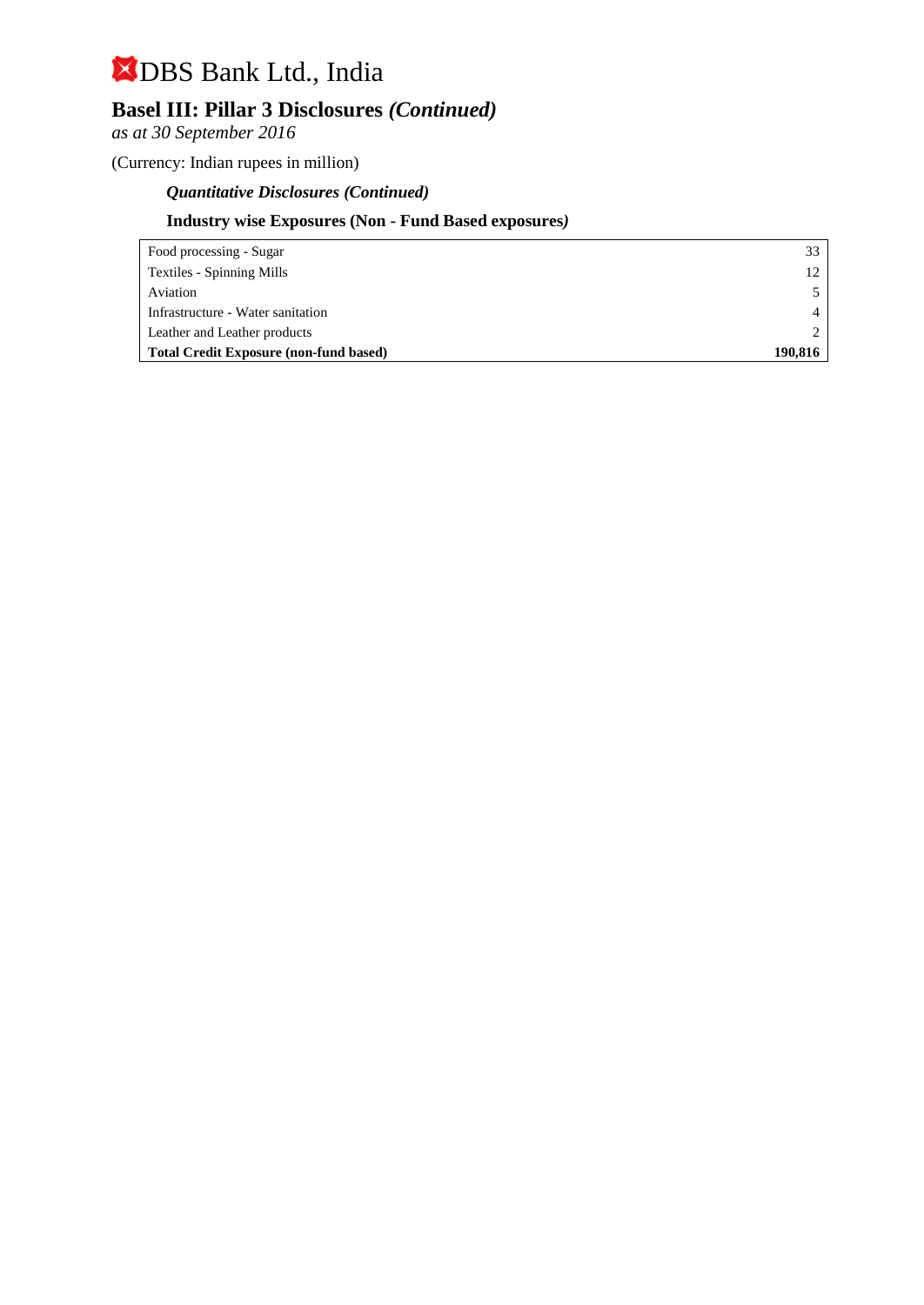## **Basel III: Pillar 3 Disclosures** *(Continued)*

*as at 30 September 2016*

(Currency: Indian rupees in million)

## **3. General Disclosures** *(Continued)*

#### **Maturity of Assets as at 30 September 2016**

| Cash                     | <b>Balance with RBI</b> | <b>Balance with Banks</b> | <b>Investments</b> | <b>Loans &amp; Advances</b><br>(net of provisions) | <b>Fixed Assets</b>      | <b>Other Assets</b>      |
|--------------------------|-------------------------|---------------------------|--------------------|----------------------------------------------------|--------------------------|--------------------------|
|                          |                         |                           |                    |                                                    |                          | 657                      |
|                          |                         |                           |                    |                                                    |                          |                          |
| $\overline{\phantom{a}}$ |                         | $\overline{\phantom{0}}$  |                    |                                                    | $\overline{\phantom{a}}$ | 2,554                    |
| $\overline{\phantom{a}}$ | 615                     | $\overline{\phantom{0}}$  | 3,680              | 2,845                                              | $\overline{\phantom{0}}$ | 77                       |
| $\overline{\phantom{0}}$ | 208                     | $\overline{\phantom{0}}$  | 1,245              | 15,874                                             | $\overline{\phantom{a}}$ | 217                      |
| $\overline{\phantom{a}}$ | 271                     | $\overline{\phantom{0}}$  | 4,105              | 32,486                                             | $\overline{\phantom{a}}$ | 440                      |
| $\overline{\phantom{a}}$ | 415                     | $\overline{\phantom{a}}$  | 2,460              | 37,935                                             | $\overline{\phantom{a}}$ | 511                      |
| $\overline{\phantom{0}}$ | 408                     | 1,665                     | 8,872              | 41,662                                             | $\overline{\phantom{a}}$ | 567                      |
| $\overline{\phantom{a}}$ | 1,181                   | 1,665                     | 2,777              | 47,589                                             | $\overline{\phantom{0}}$ | 981                      |
| $\overline{\phantom{0}}$ | 417                     | 4,996                     | 2,206              | 6,905                                              |                          | 154                      |
| $\overline{\phantom{0}}$ | 3,878                   | 100                       | 21,997             | 18,697                                             | 718                      | 55,975                   |
| 52                       | 8,356                   | 27,614                    | 171,277            | 219,156                                            | 718                      | 62,134                   |
|                          | 52                      | 90<br>875                 | 19,187             | 10,535<br>113,400                                  | 2,514<br>12,647          | $\overline{\phantom{a}}$ |

Note: The same maturity bands as used for reporting positions in the ALM returns have been used by the Bank.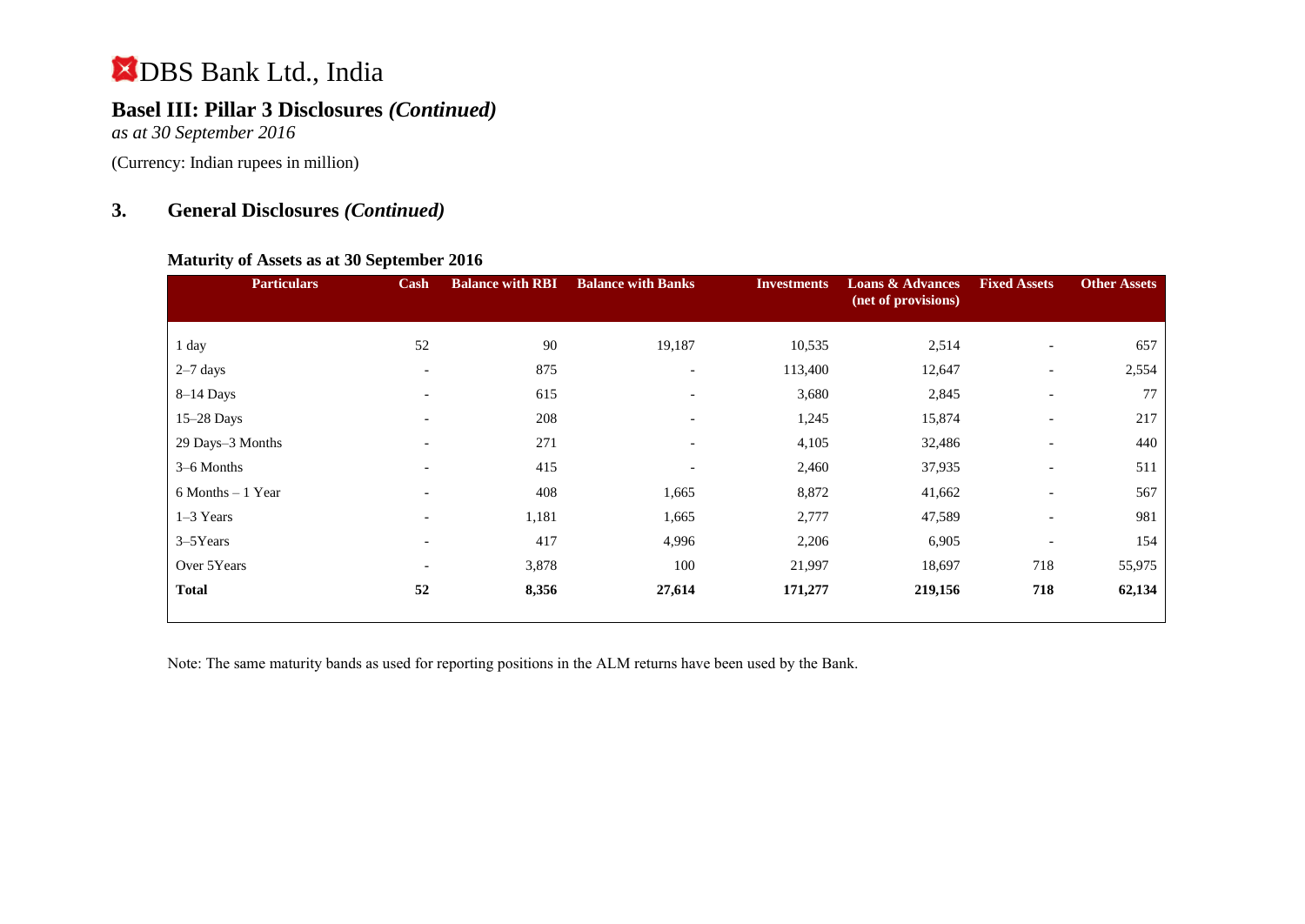## **Basel III: Pillar 3 Disclosures** *(Continued)*

*as at 30 September 2016*

(Currency: Indian rupees in million)

## **3. General Disclosures** *(Continued)*

#### **Classification of NPA's**

| <b>Particulars</b>     | <b>30 Sep 16</b> |
|------------------------|------------------|
|                        |                  |
| Amount of NPAs (Gross) | 18,711           |
| Substandard            | 4,478            |
| Doubtful 1             | 6,490            |
| Doubtful 2             | 6,597            |
| Doubtful 3             | 1,146            |
| Loss                   |                  |

#### **Movement of NPAs and Provision for NPAs**

| <b>Particulars</b>                                             | <b>30 Sep 16</b> |
|----------------------------------------------------------------|------------------|
| Amount of NPAs (Gross)                                         | 18,711           |
| Net NPAs                                                       | 8,208            |
| <b>NPA Ratios</b>                                              |                  |
| Gross NPAs to gross advances $(\%)$                            | 8.15%            |
| Net NPAs to net advances (%)                                   | 3.75%            |
| Movement of NPAs (Gross)                                       |                  |
| Opening balance as of the beginning of the financial year      | 16,327           |
| Additions<br>$\overline{\phantom{0}}$                          | 2,943            |
| Reductions on account of recoveries/ write - offs              | 559              |
| Closing balance                                                | 18,711           |
| Movement of Provision for NPAs                                 |                  |
| Opening balance as of the beginning of the financial year      | 8,661            |
| Provision made during the year<br>$\qquad \qquad \blacksquare$ | 1,912            |
| Write $-$ offs / Write $-$ back of excess provision            | 71               |
| Closing balance                                                | 10,502           |
|                                                                |                  |

#### **General Provisions**

In accordance with RBI guidelines, the Bank maintains provision on standard advances, standard derivative exposures and provision on Unhedged Foreign Currency Exposure (UFCE). Movement in general provisions is detailed below

| <b>Particulars</b>     |                                                             | <b>30 Sep 16</b> |
|------------------------|-------------------------------------------------------------|------------------|
|                        |                                                             |                  |
|                        | <b>Opening Balance</b>                                      | 1,117            |
| Add:                   | Provisions Made During the Year                             | 173              |
| Less:                  | Write off / Write back of Excess provisions during the Year | $\blacksquare$   |
| <b>Closing Balance</b> |                                                             | 1,290            |
|                        |                                                             |                  |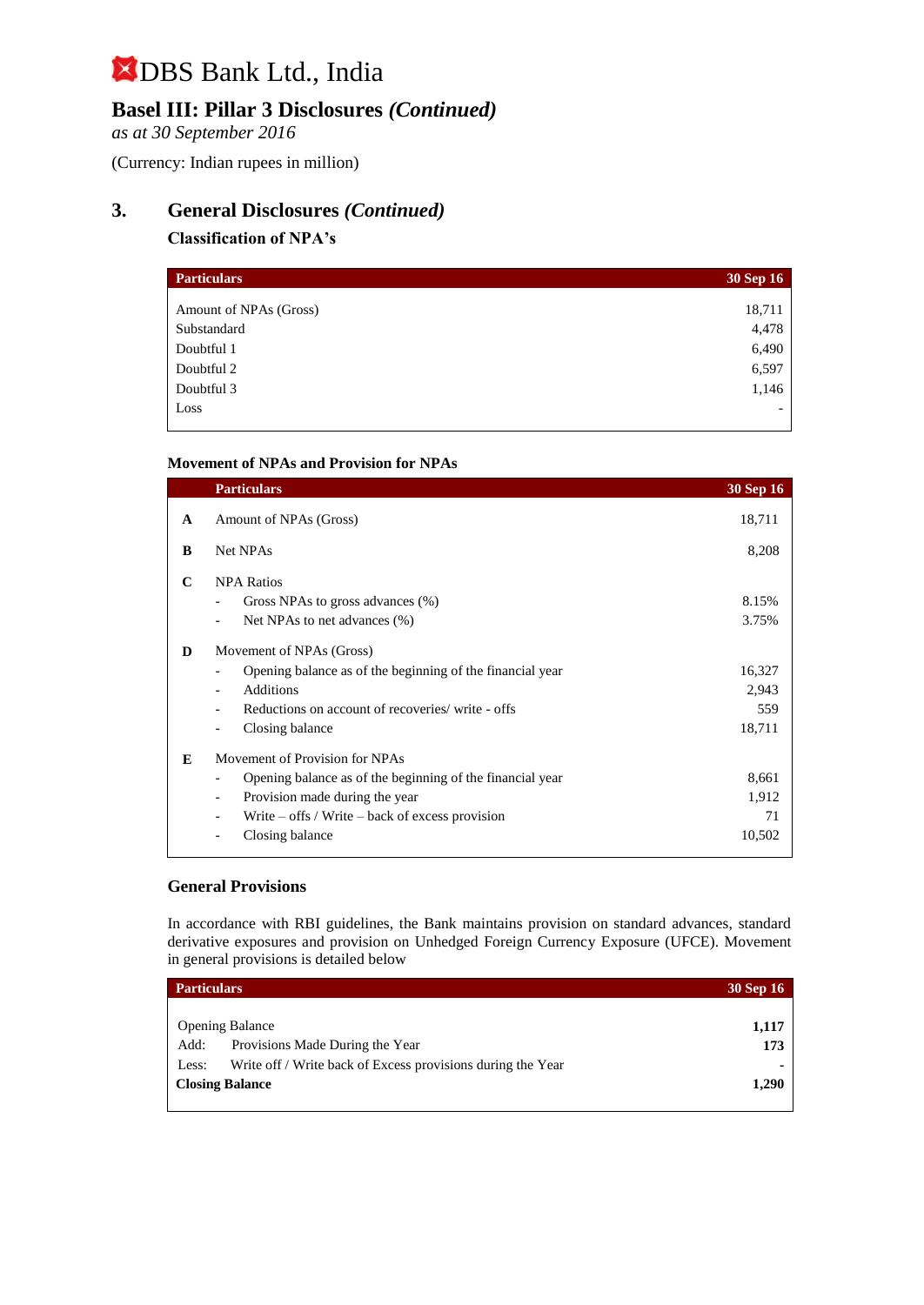## **Basel III: Pillar 3 Disclosures** *(Continued)*

*as at 30 September 2016*

(Currency: Indian rupees in million)

#### **Amount of Non-Performing Investments and Provision for NPIs**

Non-Performing Investments and Provision for NPIs is given below:

|   | <b>Particulars</b>                                       | <b>30 Sep 16</b> |
|---|----------------------------------------------------------|------------------|
|   | Amount of Non-Performing Investments (Gross)             | 273              |
| B | Amount of provisions held for non-performing investments |                  |

#### **Movement in Provisions Held towards Depreciation on Investments**

Movement in Provisions Held towards Depreciation on Investments is given below:

| <b>Particulars</b> |                                                             | <b>30 Sep 16</b> |
|--------------------|-------------------------------------------------------------|------------------|
|                    | <b>Opening Balance</b>                                      | 24               |
| Add:               | Provisions Made During the Year                             |                  |
| Less:              | Write off / Write back of Excess provisions during the Year | 24               |
|                    | <b>Closing Balance</b>                                      |                  |

#### **Industry wise Past Due Loans**

| <b>Particulars</b>                                                             | <b>30 Sep 16</b> |
|--------------------------------------------------------------------------------|------------------|
| Basic Metal & Metal products - Iron and Steel                                  | 3,500            |
| Paper and Paper Products                                                       | 1,855            |
| Paper and Paper Products                                                       | 799              |
| Glass & Glassware                                                              | 151              |
| Infrastructure - Energy - Oil/Gas/Liquefied Natural Gas (LNG) storage facility | 148              |
| Basic Metal & Metal products - Other Metal and Metal Products                  | 90               |
| All Engineering - Electronics                                                  | 78               |
| Basic Metal & Metal products - Iron and Steel                                  | 75               |
| Chemicals and Chemical Products (Dyes, Paints, etc.) - Drugs and               |                  |
| Pharmaceuticals                                                                | 26               |
| <b>Trading Activity</b>                                                        | 23               |
| Basic Metal & Metal products - Iron and Steel                                  | 12               |
| Tourism, Hotel and Restaurants                                                 | 12               |
| <b>Total</b>                                                                   | 6,769            |

#### **Ageing of Past Due Loans**

| <b>Particulars</b>             | <b>30 Sep 16</b> |
|--------------------------------|------------------|
| Overdue upto 30 Days           | 4.079            |
| Overdue between 31 and 60 Days | 834              |
| Overdue between 61 and 90 Days | 1,856            |
| Total                          | 6.769            |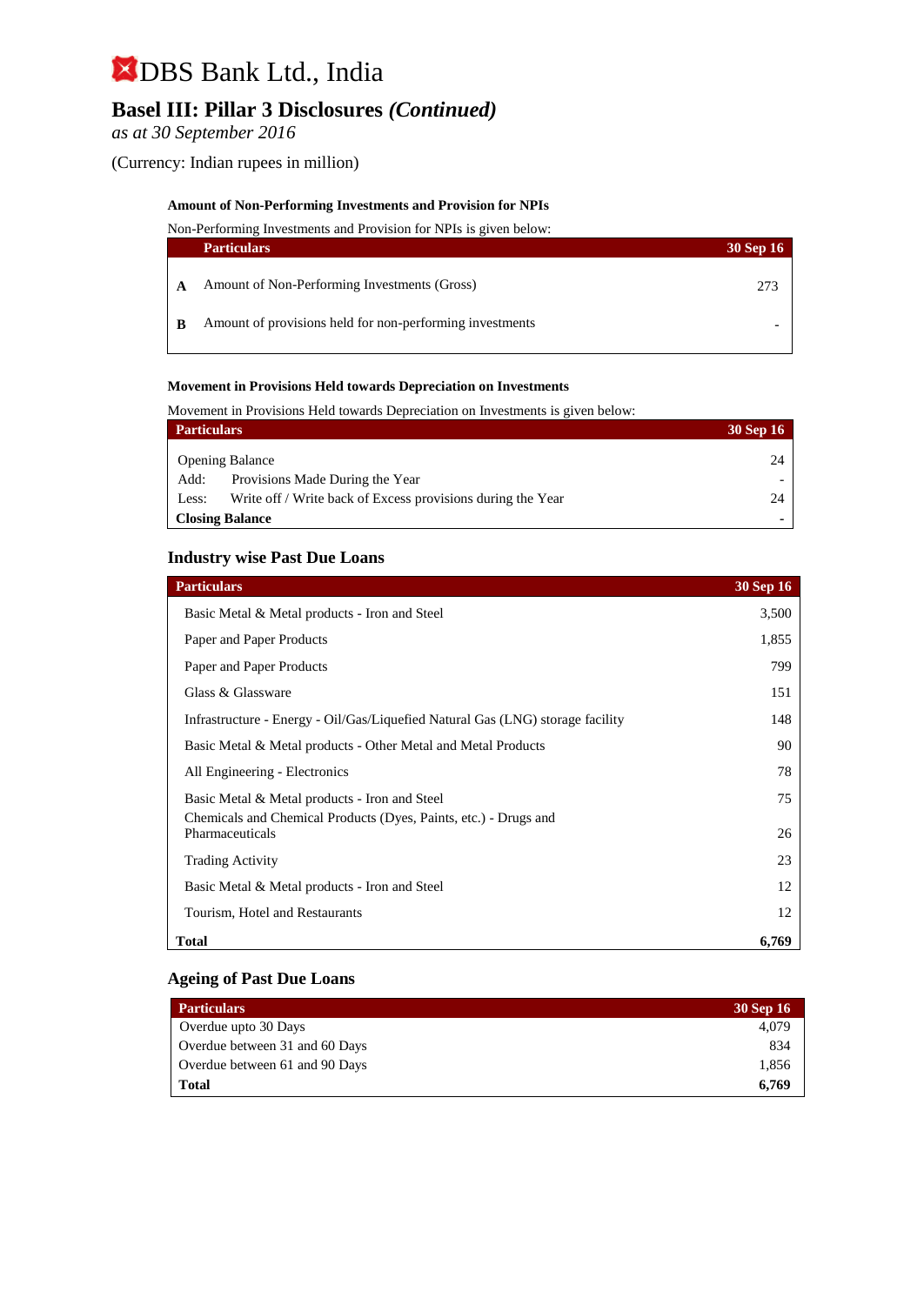## **Basel III: Pillar 3 Disclosures** *(Continued)*

*as at 30 September 2016*

#### (Currency: Indian rupees in million)

**Industry wise NPAs**

| <b>Particulars</b>                                                                  | <b>Amount of</b><br><b>NPA</b> | <b>Specific</b><br><b>Provision</b> |
|-------------------------------------------------------------------------------------|--------------------------------|-------------------------------------|
| Water sanitation                                                                    | 3,363                          | 1,449                               |
| Construction                                                                        | 2,895                          | 1,350                               |
| Basic Metal & Metal products - Iron and Steel                                       | 2,265                          | 439                                 |
| Infrastructure - Electricity (generation-transportation and distribution)           | 1,741                          | 1,396                               |
| All Engineering - Others                                                            | 1,267                          | 1,182                               |
| Computer Software                                                                   | 946                            | 897                                 |
| <b>Transport Operators</b>                                                          | 802                            | 492                                 |
| Social & Commercial Infrastructure                                                  | 799                            | 647                                 |
| Infrastructure - Transport - Roadways                                               | 798                            | 553                                 |
| Coal                                                                                | 749                            | 717                                 |
| Textiles - Cotton                                                                   | 604                            | 91                                  |
| Food Processing - Edible Oils and Vanaspati                                         | 602                            | 287                                 |
| Mining and Quarrying - Others                                                       | 480                            | 360                                 |
| Retail Trade                                                                        | 474                            | 82                                  |
| Chemicals and Chemical Products (Dyes, Paints, etc.) - Drugs and<br>Pharmaceuticals | 282                            | 134                                 |
| All Engineering - Electronics                                                       | 218                            | 55                                  |
| Food Processing - Others                                                            | 214                            | 159                                 |
| Textiles - Others                                                                   | 147                            | 147                                 |
| <b>Beverages</b>                                                                    | 65                             | 65                                  |
|                                                                                     | <b>Total</b><br>18,711         | 10,502                              |

### **Industry wise Write-off's**

| <b>Particulars</b>                 | <b>30 Sep 16</b> |
|------------------------------------|------------------|
| Infrastructure – Telecommunication | Δ                |
|                                    |                  |
| <b>Total</b>                       | 4                |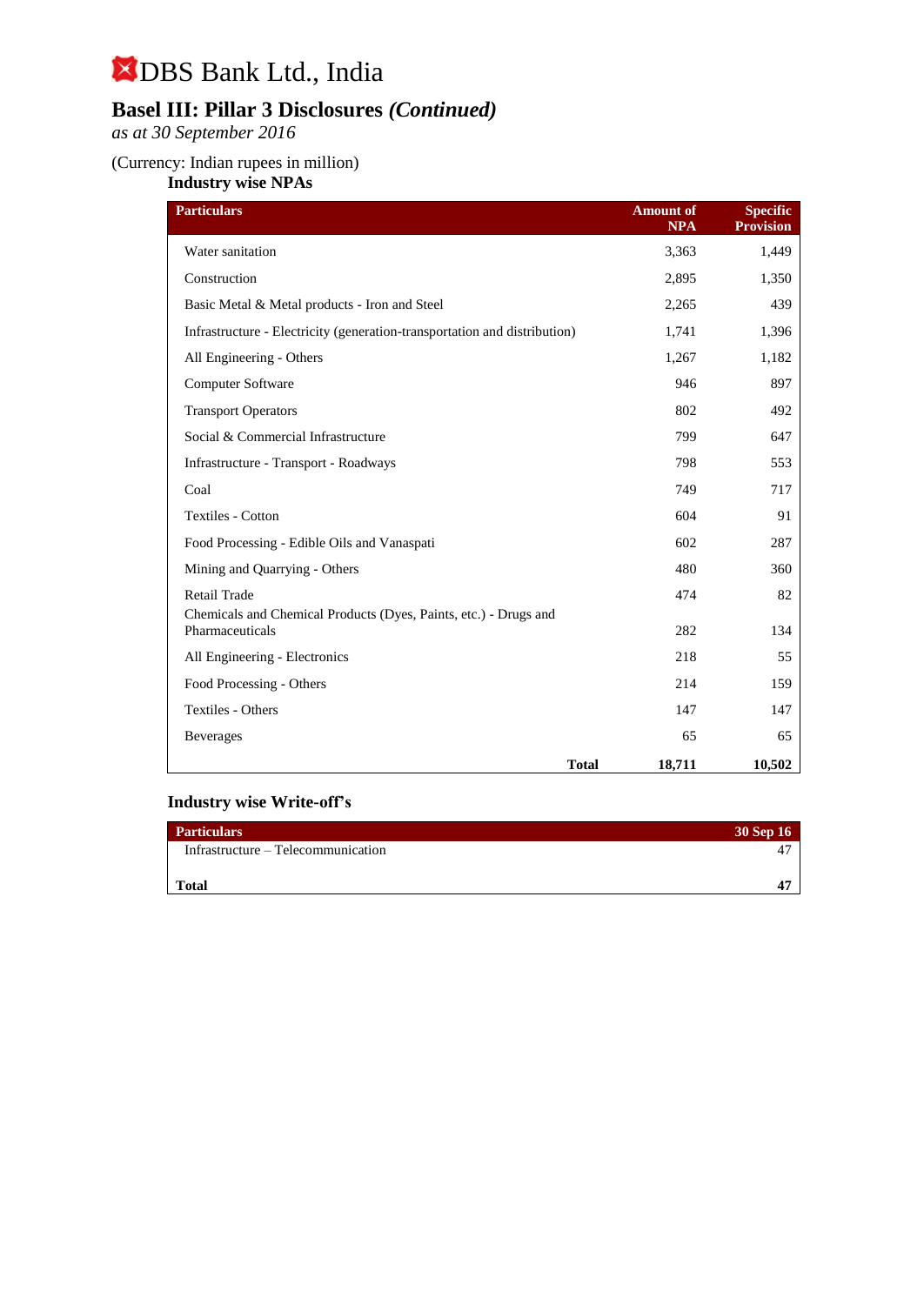## **Basel III: Pillar 3 Disclosures** *(Continued)*

*as at 30 September 2016*

#### (Currency: Indian rupees in million)

**Industry wise General Provisions**

| <b>Particulars</b>                                                               | 30 Sep 16 |
|----------------------------------------------------------------------------------|-----------|
| Financial Institutions / Advances backed by Banks                                | 299       |
| Construction                                                                     | 146       |
| Other Industries                                                                 | 107       |
| Non-Banking Financial Institutions/Companies                                     | 100       |
| Infrastructure - Telecommunication                                               | 86        |
| Chemicals and Chemical Products (Dyes, Paints, etc.) - Drugs and Pharmaceuticals | 56        |
| Infrastructure - Energy - Oil/Gas/Liquefied Natural Gas (LNG) storage facility   | 48        |
| Vehicles, Vehicle Parts and Transport Equipments                                 | 40        |
| Basic Metal & Metal products - Iron and Steel                                    | 39        |
| Other Services                                                                   | 35        |
| Chemicals and Chemical Products (Dyes, Paints, etc.) - Fertilisers               | 35        |
| Infrastructure - Transport - Roadways                                            | 28        |
| Mining and Quarrying - Others                                                    | 26        |
| <b>Beverages</b>                                                                 | 21        |
| <b>Trading Activity</b>                                                          | 20        |
| Paper and Paper Products                                                         | 18        |
| Food Processing - Edible Oils and Vanaspati                                      | 18        |
| Chemicals and Chemical Products (Dyes, Paints, etc.) - Others                    | 16        |
| <b>Retail Others</b>                                                             | 16        |
| Infrastructure - Electrcity (generation-transportation and distribution)         | 15        |
| Petroleum (non-infra), Coal Products (non-mining) and Nuclear Fuels              | 14        |
| Rubber, Plastic and their Products                                               | 13        |
| All Engineering - Electronics                                                    | 12        |
| All Engineering - Others                                                         | 11        |
| Food Processing - Others                                                         | 10        |
| Metal and Metal Products                                                         | 9         |
| Infrastructure - Transport - Ports                                               | 7         |
| <b>Transport Operators</b>                                                       | 7         |
| <b>Professional Services</b>                                                     | 6         |
| Wood and Wood Products                                                           | 5         |
| Computer Software                                                                | 4         |
| Petro-chemicals                                                                  | 4         |
| Infrastructure - Energy - Others                                                 | 4         |
| Textiles - Others                                                                | 4         |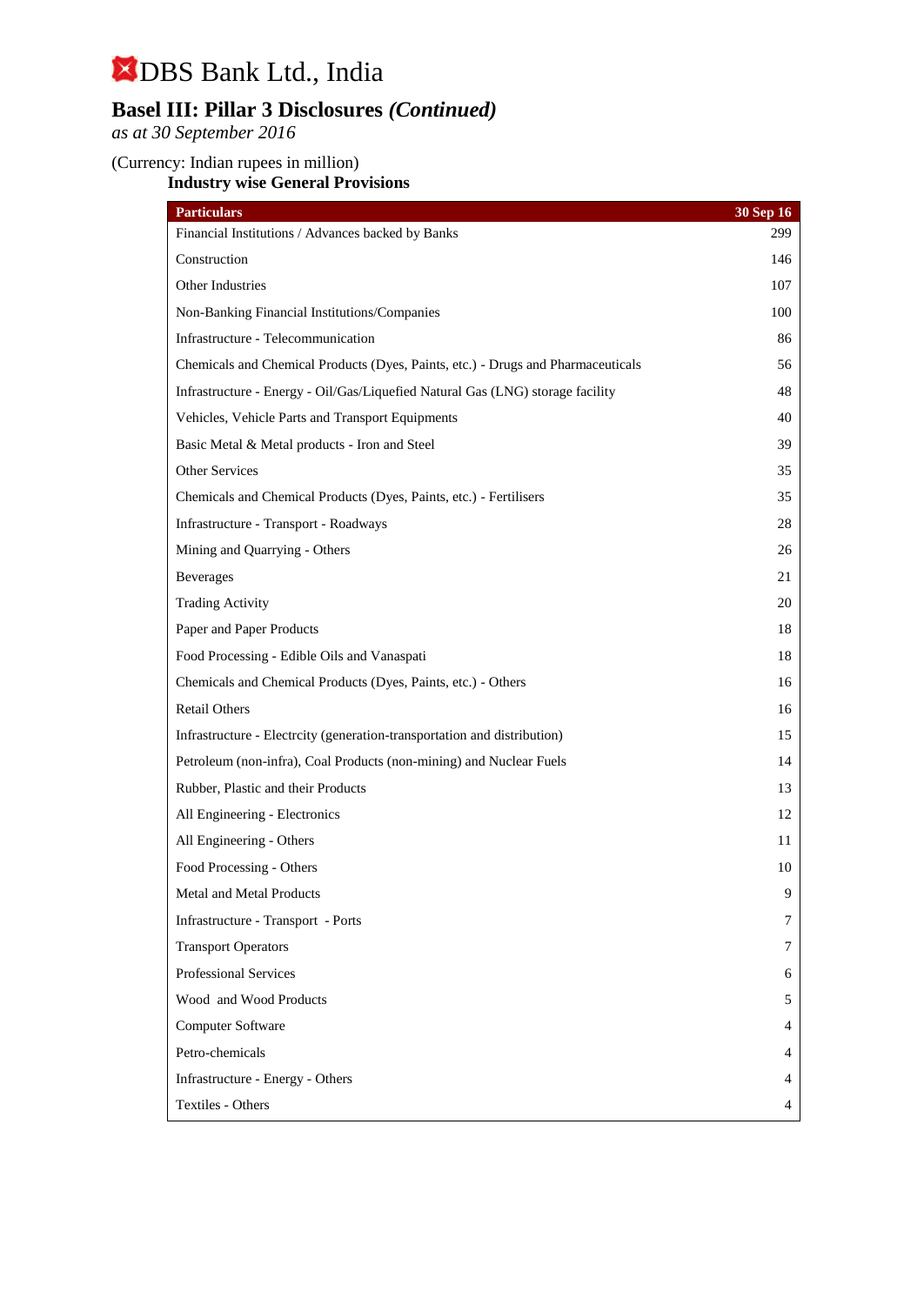## **Basel III: Pillar 3 Disclosures** *(Continued)*

*as at 30 September 2016*

(Currency: Indian rupees in million)

#### **Industry wise General Provisions (Continued)**

| Tourism, Hotel and Restaurants                | $\overline{c}$ |
|-----------------------------------------------|----------------|
| Food Processing - Tea                         | 2              |
| Aviation                                      |                |
| Cement and Cement Products                    |                |
| Glass & Glassware                             |                |
| Leather and Leather products                  |                |
| Food processing - Sugar                       |                |
| Wholesale Trade (other than Food Procurement) |                |
| Infrastructure - Others                       |                |
| <b>Total</b>                                  | 1.290          |

#### **Industry wise Specific Provisions (net of write-backs)**

| <b>Particulars</b>                                                      | $30$ Sep $16$ |
|-------------------------------------------------------------------------|---------------|
| Construction                                                            | 608           |
| Coal                                                                    | 364           |
| Infrastructure - Transport - Roadways                                   | 216           |
| Infrastructure - Electrity (generation-transportation and distribution) | 188           |
| Food Processing - Edible Oils and Vanaspati                             | 178           |
| <b>Trading Activity</b>                                                 | 82            |
| Food Processing - Others                                                | 54            |
| All Engineering - Electronics                                           | 23            |
| Infrastructure - Telecommunication                                      | (1)           |
| Basic Metal & Metal products - Iron and Steel                           | (8)           |
| Textiles - Others                                                       | (15)          |
| <b>Beverages</b>                                                        | (16)          |
| <b>Total</b>                                                            | 1,673         |

The Bank does not have overseas operations and hence amount of NPAs and past due loans are restricted to the domestic segment.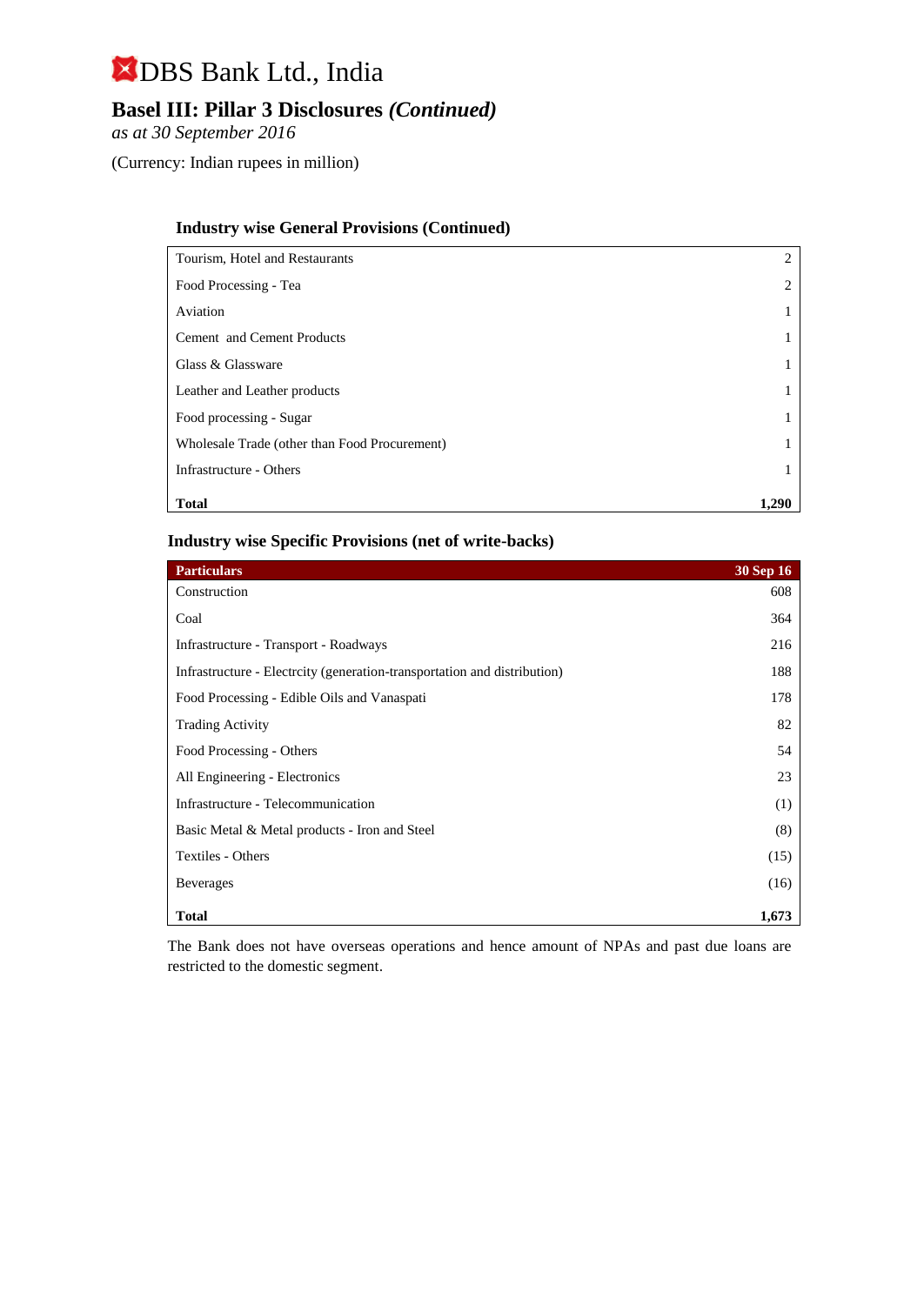## **Basel III: Pillar 3 Disclosures** *(Continued)*

*as at 30 September 2016*

(Currency: Indian rupees in million)

### **4. Disclosures for Credit Risk: Portfolios subject to Standardised approach**

#### *Qualitative Disclosures*

Currently based on our clientele, ratings of the following agencies have been used i.e. CARE, CRISIL, India Ratings and Research Private Ltd., ICRA, Brickwork, SME Rating Agency Pvt Ltd (SMERA), Standards & Poors, Moody's and Fitch for all exposures. The Bank assigns Long term credit ratings accorded by the chosen credit rating agencies for assets which have a contractual maturity of more than one year. However, in accordance with RBI guidelines, the Bank classifies all cash credit exposures as long term exposures and accordingly the long term ratings accorded by the chosen credit rating agencies are assigned. The Bank uses both issue specific and issuer ratings. In accordance with RBI guidelines, for risk-weighting purposes, short-term ratings are deemed to be issue-specific.

#### *Quantitative Disclosures*

Categorization of Credit Exposures (Fund and Non Fund based) \* classified on the basis of Risk Weightage is provided below:

| <b>Particulars</b>    | 30 Sep 16 |
|-----------------------|-----------|
| $< 100 %$ Risk Weight | 290,537   |
| 100 % Risk Weight     | 122,953   |
| $> 100\%$ Risk Weight | 21,095    |
| Total                 | 434,585   |

\* Credit Exposures are reported net of NPA provisions and provision for diminution in fair value of advances classified as Restructured Standard.

### **5. Disclosures for Credit Risk Mitigation on Standardised approach**

#### *Qualitative Disclosures*

This is detailed in our policy on Credit Risk Mitigation techniques and Collateral Management.

#### *Quantitative Disclosures*

Currently, eligible financial collateral in the form of fixed deposits under lien, amount accepted under Parallel Deposit and guarantees issued by eligible guarantor as specified in RBI guidelines have been used as credit risk mitigants. In the case of fixed deposits under lien, the Bank reduces its credit exposure to counterparty by the value of the fixed deposits.

The details of exposures (after application of haircut) wherein the bank has used credit risk mitigants (CRM) to the extent of CRM used are as under:

| <b>Product</b>      | <b>Amount of CRM</b> |
|---------------------|----------------------|
| Derivatives         | 1,697                |
| Fund based exposure | 931                  |
| <b>Total</b>        | 2,628                |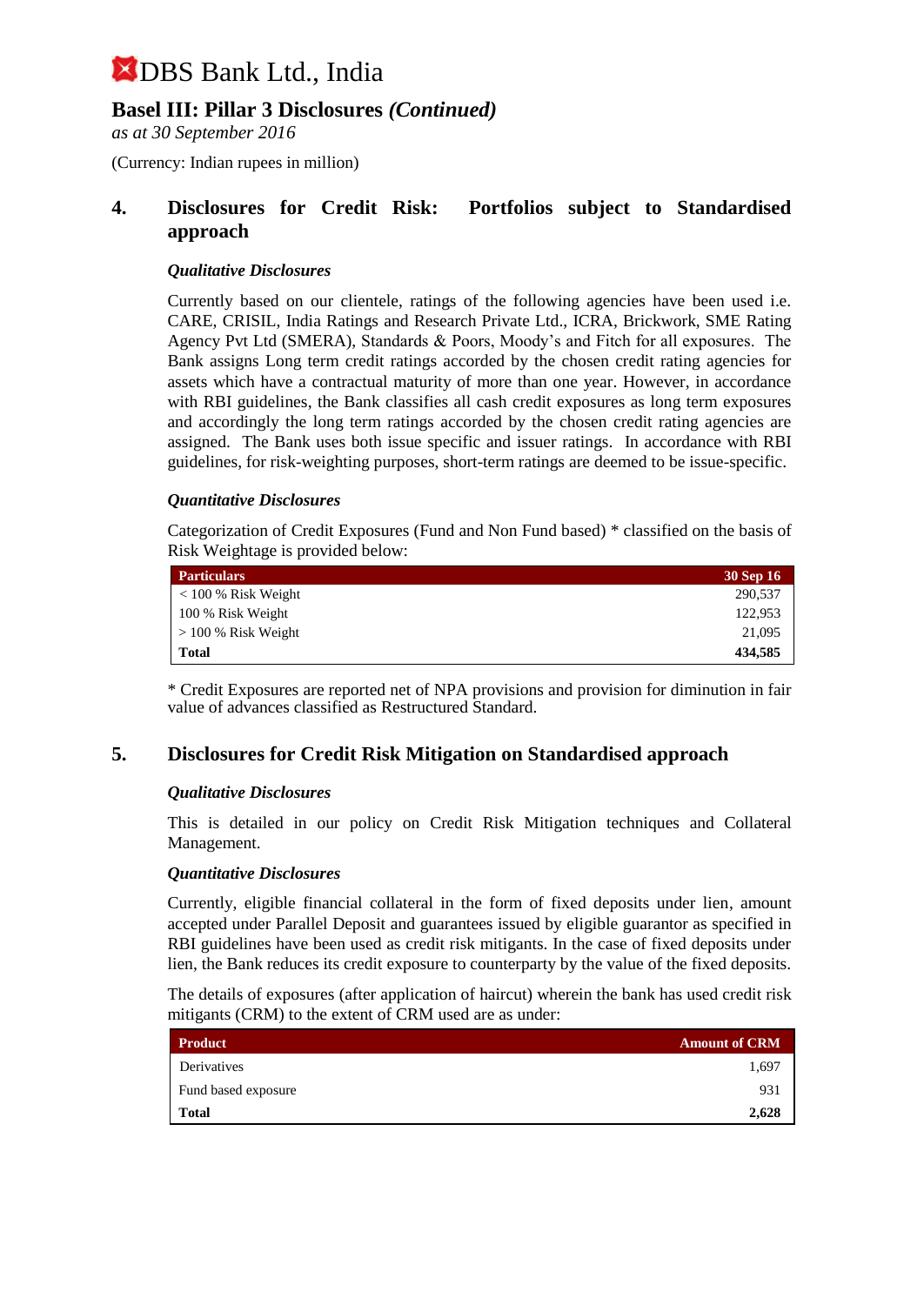## **Basel III: Pillar 3 Disclosures** *(Continued)*

*as at 30 September 2016*

(Currency: Indian rupees in million)

### **6. Disclosure on Securitisation for Standardised approach**

The Bank has not undertaken any securitisation and hence this disclosure is not applicable.

### **7. Disclosure on Market Risk in Trading book**

#### *Qualitative disclosures*

Market Risk arises from changes in value from changes in interest rates yields, foreign exchange rates, equity prices, commodity prices, credit spreads and the impact of changes in the correlations and volatilities of these risk factors. The Banks market risk appetite is determined by the Group Board of Directors, with detailed limit frameworks recommended by the appropriate risk committees. The Group Market & Liquidity Risk Committee, which reports into the Group Risk Executive Committee, oversees the market risk management infrastructure, sets market risk control limits and provides enterprise-wide oversight of all market risks and their management.

The Group's market risk framework identifies the types of the market risk to be covered, the risk metrics and methodologies to be used to capture such risk and the standards governing the management of market risk within the Group including the limit setting and independent model validation, monitoring and valuation.

The principal market risk appetite measure is Expected Shortfall. The Expected Shortfall is supplemented by risk control measures, such as sensitivities to risk factors, including their volatilities, as well as P&L loss triggers (Management Action Triggers) for management action.

Expected Shortfall estimates the potential loss on the current portfolio assuming a specified time horizon and level of confidence. The Expected Shortfall methodology uses a historical simulation approach to forecast the Group's market risk. Expected Shortfall risk factor scenarios are aligned to parameters and market data used for valuation. The Expected Shortfall is calculated for T&M trading, T&M banking and ALCO book (T&M banking and ALCO book constitute banking Expected Shortfall).

On a daily basis, the Bank computes trading Expected Shortfall for each business unit and location, and at the Group level. Banking Expected Shortfall is computed on a weekly basis for each business unit and location. The trading Expected Shortfall forecasts are back-tested against the profit and loss of the trading book to monitor its predictive power.

To complement the Expected Shortfall framework, regular stress testing is carried out to monitor the Banks vulnerability to shocks. Also, monthly and annual P/L stop loss limits is monitored on a daily basis for the Trading book.

The risk control measures such as Interest rate PV01 (IRPV01) and FX delta measures the interest rate and FX rate risk to the current portfolio. The IR PV01 measures the change in the Net present value (NPV) due to an increase of 1 basis point in interest rates .The FX delta measures the change in NPV due to an increase of 1 unit in FX rates. The currency wise IRPV01 and FX Delta is calculated daily for T&M trading, T&M banking and ALCO book.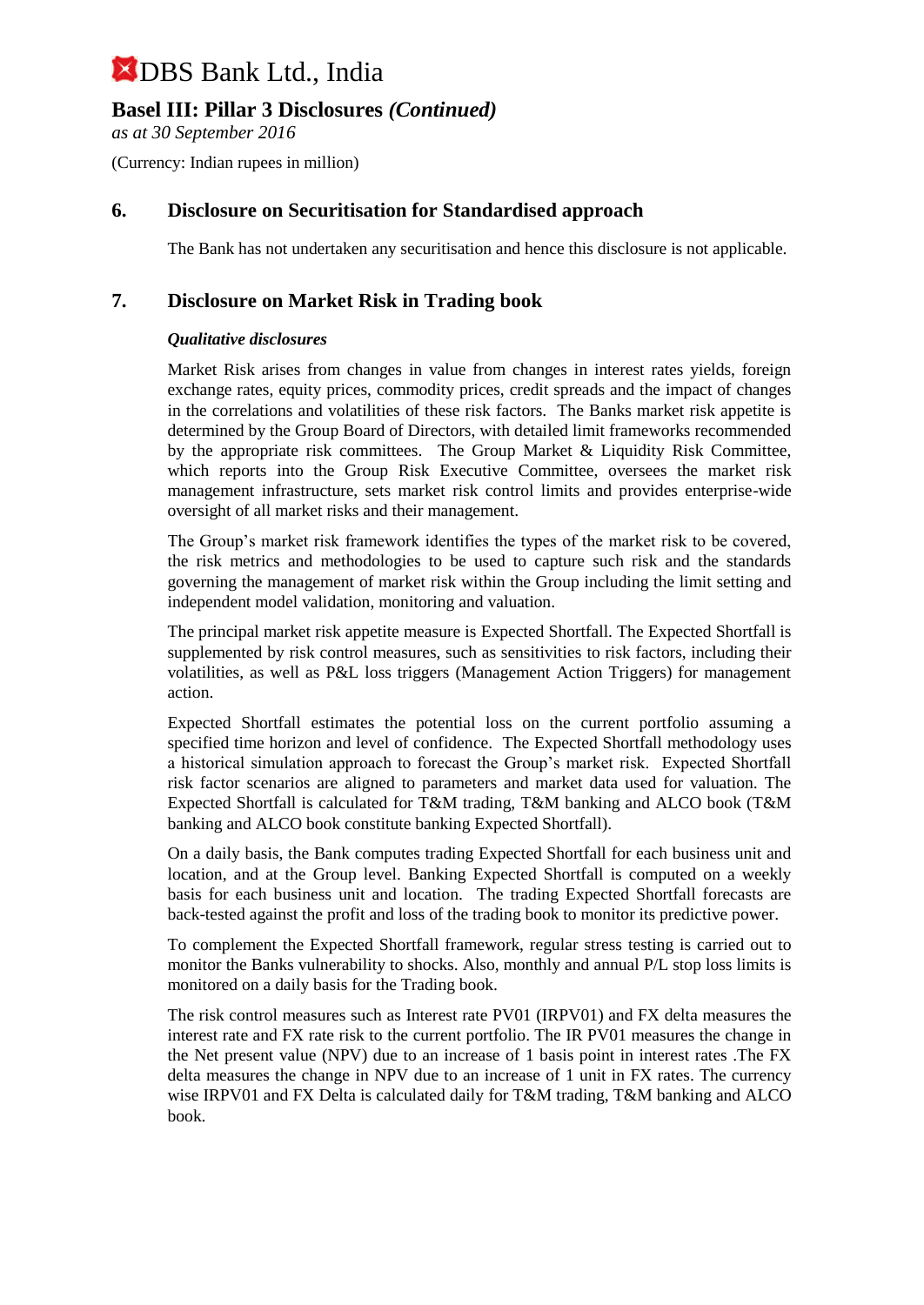## **Basel III: Pillar 3 Disclosures** *(Continued)*

*as at 30 September 2016*

(Currency: Indian rupees in million)

### **7. Disclosure on Market Risk in Trading book** *(Continued)*

The other risk control measures such as Credit spread PV01 (CSPV01) and Jump to default (JTD) measures the change in the NPV due to an increase of 1 basis point in credit spreads and the expected loss due to immediate default respectively. The CSPV01 and JTD are calculated daily for T&M trading book.

#### *Quantitative Disclosures*

#### **Capital Requirement for Market Risk \***

| <b>Particulars</b>                     | 30 Sep 16 |
|----------------------------------------|-----------|
| Interest rate risk                     | 4,165     |
| Foreign exchange risk (including gold) | 360       |
| Equity position risk                   | .7)       |

\* Capital required for Market Risk is calculated at 8% of Risk Weighted Assets.

#### **8. Operational Risk**

#### *Qualitative Disclosures*

#### **Strategy and Process**

The Group Operational Risk Management (ORM) policy:

- Defines operational risk and the scope of its application;
- Establishes the dimensions of operational risk;

– Provides a consistent Group wide framework for managing operational risk in a structured, systematic and consistent manner across DBS.

Operational risk arises from inadequate or failed internal processes, people, systems or from external events. It includes legal risk but excludes strategic or reputation risk

DBS adopts a zero tolerance mindset towards major operational risk that can endanger the franchise.

The Group ORM policy developed by the Head Office in Singapore has been adopted by the branches in India. The policy comprises of risk governance, risk policies, risk mitigation programmes, risk and control self-assessments, risk event management and reporting, and key risk indicators.

The ORM policy includes inter-alia:

- a) ORM Governance Structure (Board, Senior Management, Location / Business level)
- b) ORM Governance Principles
- c) Accountability & Responsibility
- d) Core Operational Risk Standards (CORS)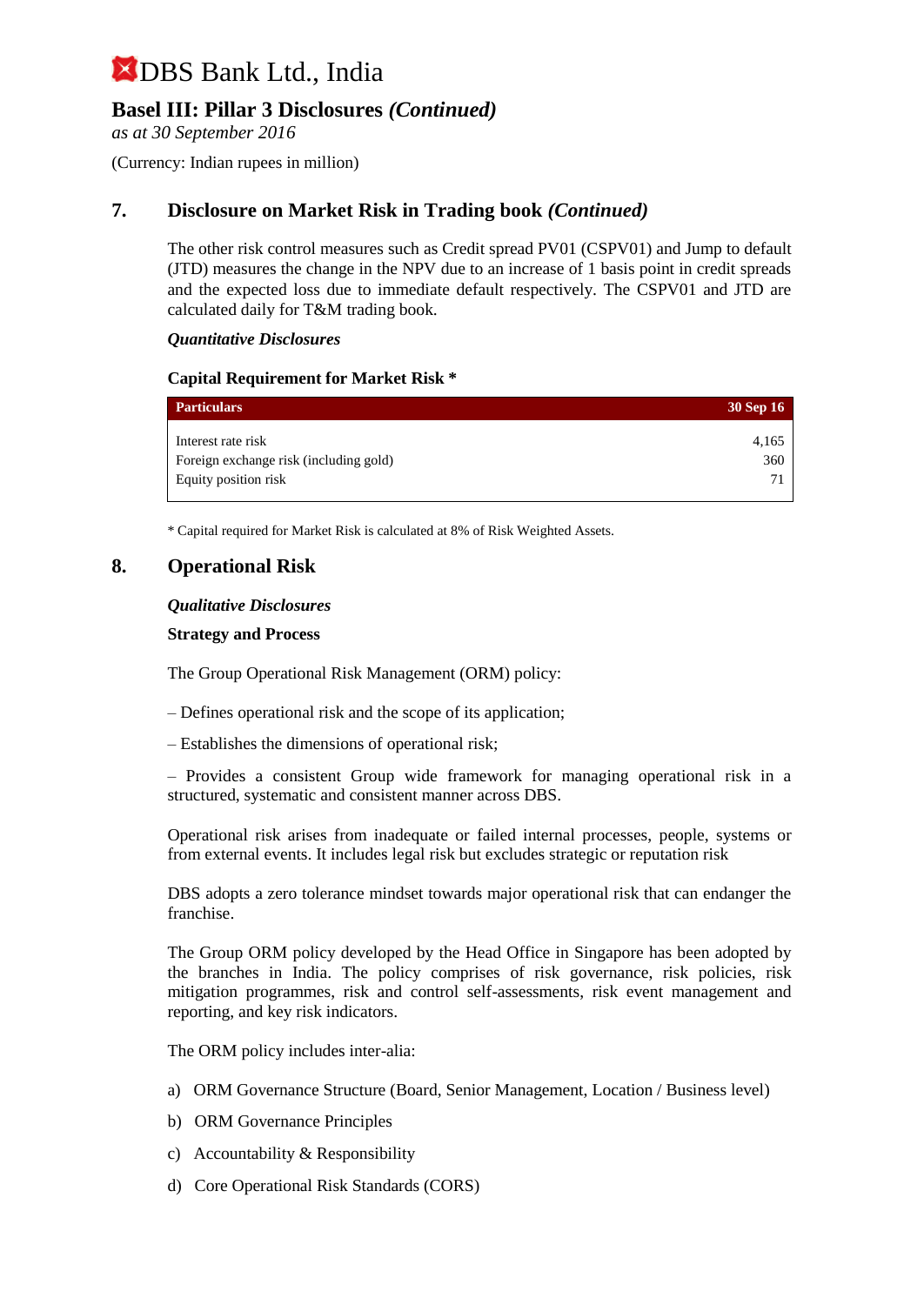## **Basel III: Pillar 3 Disclosures** *(Continued)*

*as at 30 September 2016*

(Currency: Indian rupees in million)

### **8. Operational Risk** *(Continued)*

- e) Control and mitigation:
	- Internal controls
	- Global Insurance Programme; and
	- Business Continuity Management
- f) Risk Tools and Mechanisms comprising:
	- Risk & Control Self Assessment (RCSA)
	- Operational Risk Event Management & Reporting (OREM&R)
	- Key Risk Indicators (KRI)
	- Issue Management & Action Tracking
	- Risk Analysis, Reporting and Profiling
- g) Risk Quantification & Disclosure

– Loss Provisioning / Capital Allocation

#### **Structure and Organisation**

The Bank also has in place an India Operational Risk Committee (IORC) which meets on a monthly basis to discuss operational risk issues. This committee is managed by the Head - Operational Risk and reports to the IMC. This ensures appropriate management oversight of operational risks facing the Bank.

The IORC comprises the CEO and the heads of the Institutional Banking Group, Consumer Banking Group, Global Transaction Services, Treasury & Markets, Technology & Operations, Risk Management Group, Finance, Legal & Compliance, Internal Audit and Operational Risk.

As part of the Bank's ORM structure, an independent Operational Risk function is in place led by the local Head of Operational Risk, who reports to the Senior Risk Executive, India and functionally to the Group Head of Operational Risk at the Head Office in Singapore.

Coverage includes identifying, assessing, controlling / mitigating risk, monitoring and reporting risk and also ensuring compliance with DBS Group standards and regulatory requirements relating to Operational Risk.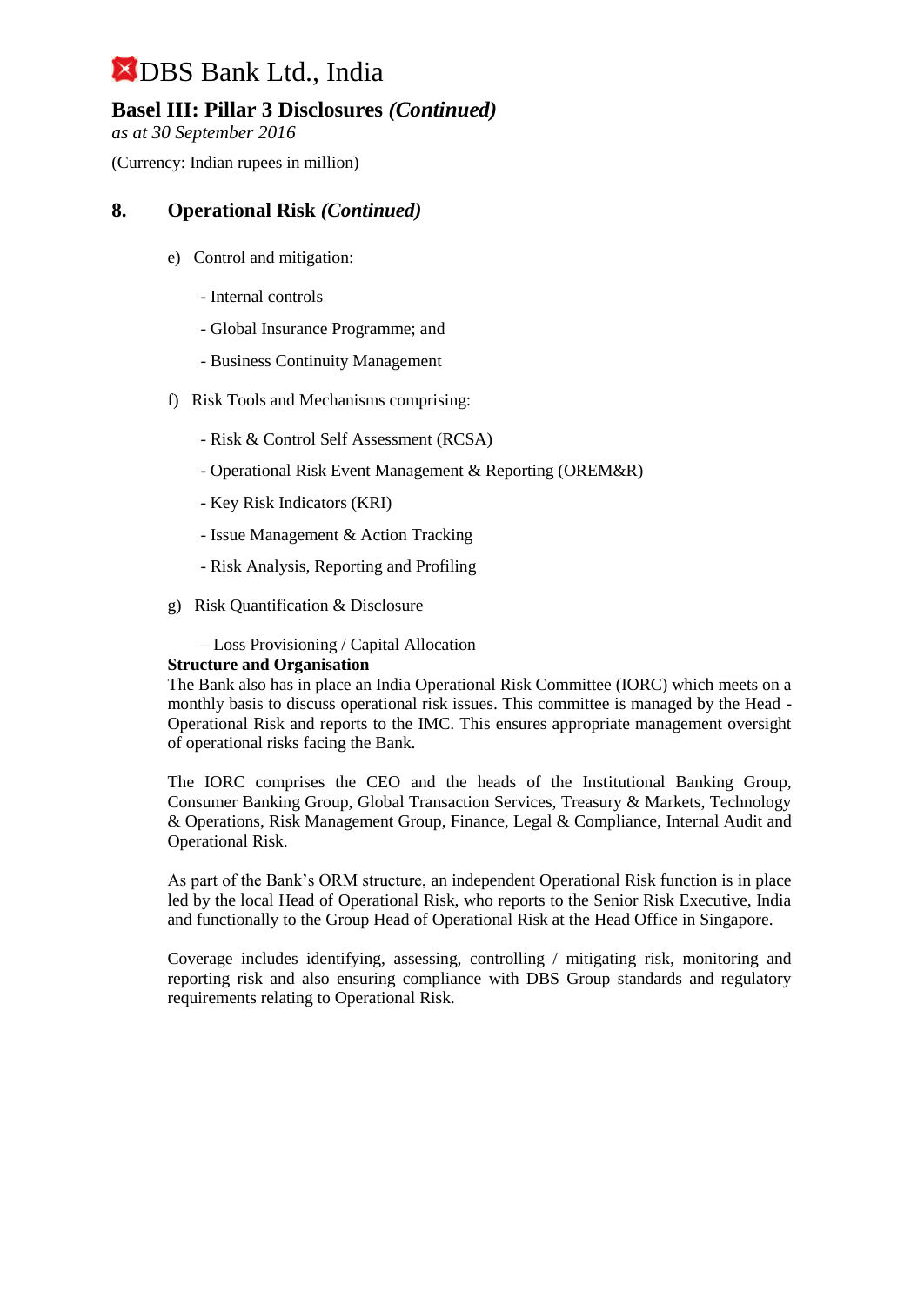### **Basel III: Pillar 3 Disclosures** *(Continued)*

*as at 30 September 2016*

(Currency: Indian rupees in million)

#### **8. Operational Risk** *(Continued)*

#### **Structure and Organisation**

The Bank also has in place an India Operational Risk Committee (IORC) which meets on a monthly basis to discuss operational risk issues. This committee is chaired by the Senior Risk executive and is administered by the Head - Operational Risk. The committee reports to the IMC. This ensures appropriate management oversight of operational risks facing the Bank.

The IORC comprises of the heads of the Institutional Banking Group, Consumer Banking Group, Global Transaction Services, Treasury & Markets, Technology & Operations, Finance, Legal & Compliance, Internal Audit and Operational Risk and other members as defined in the Terms of Reference (TOR)

As part of the Bank's ORM structure, an independent Operational Risk function is in place led by the local Head of Operational Risk, who reports to the Senior Risk Executive, India and functionally to the Group Head of Operational Risk at the Head Office in Singapore.

Coverage includes identifying, assessing, controlling / mitigating risk, monitoring and reporting risk and also ensuring compliance with DBS Group standards and meeting local and MAS regulatory requirements relating to Operational Risk.

In addition to the independent Operational Risk function, Unit Operational Risk Managers (UORM) are appointed within key Business Units (BU) and Support Units (SU) to support the risk management policy & process and to ensure maintenance of adequate controls on an ongoing basis. Periodic training / orientations / discussions are held to keep UORM updated with key developments.

#### **Risk Mitigation Programs**

#### *Internal Controls*

The day-to-day management of Operational Risk within the Bank is through maintenance of a comprehensive system of internal controls. An effective internal control system is a combination of a strong control environment and appropriate internal control procedures. These internal controls comprise preventive, detective, escalation and corrective controls.

#### *Global Insurance Programme (GIP)*

GIP helps to mitigate operational risk losses from significant risk events.

The key objective of GIP is to reduce low frequency high impact financial losses via transfer of loss to external funding sources (insurers). In line with DBS ORM philosophy, high frequency low impact operational losses are managed through establishment of strong internal controls.

*Business Continuity Management (BCM)* is a key Operational Risk programme of DBS to minimize the impact of a business disruption, irrespective of cause, and to provide an acceptable level of business until normal business operations are resumed.

BU/SUs are to comply with the BCM Policies and Standards established by Group Business Continuity Management (GBCM).

BCM includes the following: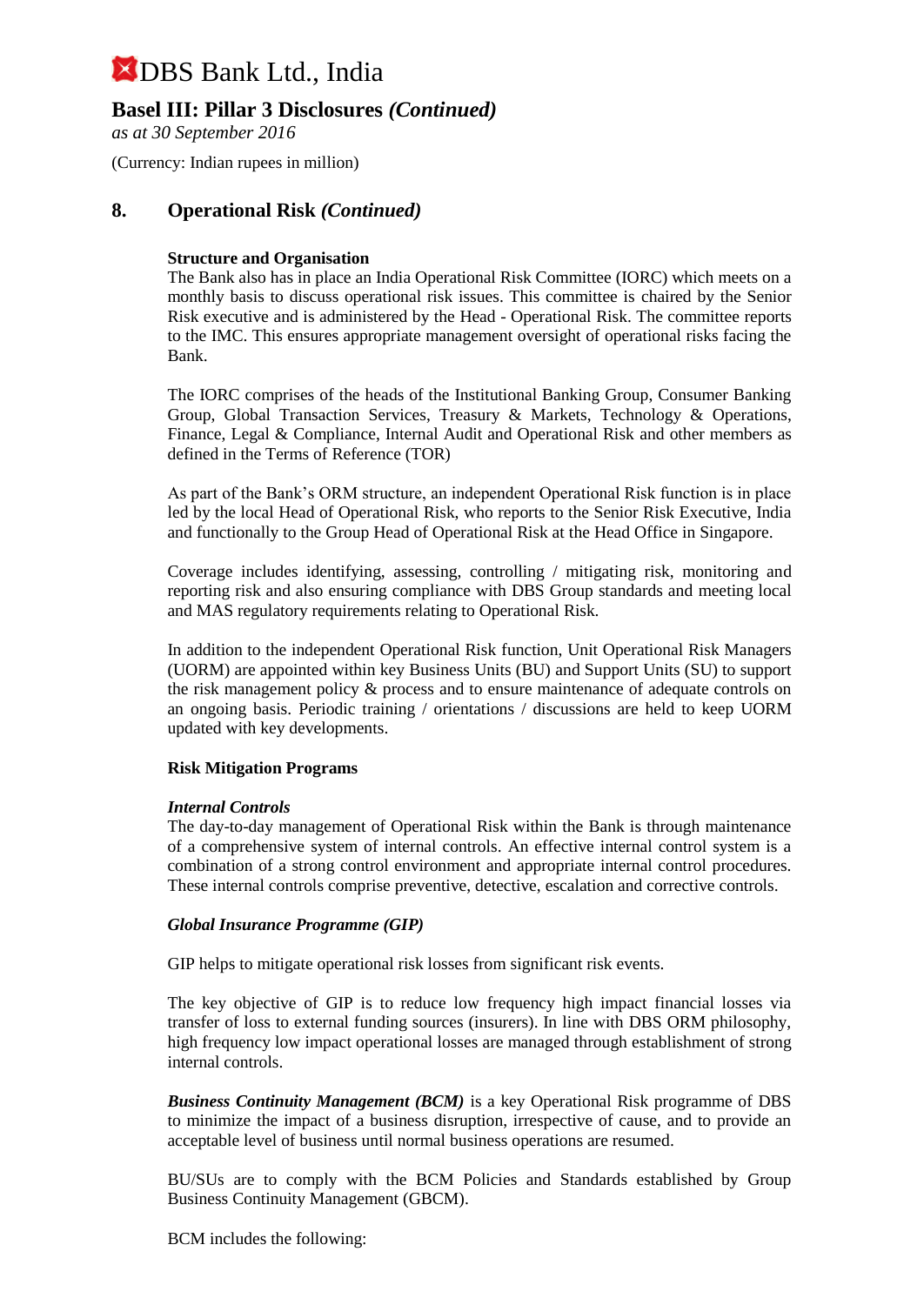## **Basel III: Pillar 3 Disclosures** *(Continued)*

*as at 30 September 2016*

(Currency: Indian rupees in million)

### **8. Operational Risk** *(Continued)*

- Establishment of ownership, roles and responsibilities
- Risk analysis
- Business impact analysis
- Recovery strategies
- Familiarisation of emergency response and crisis management plans
- Regular review and maintenance
- Regular, complete and meaningful testing

#### **Risk Reporting and Measurement**

Operational Risk related MIS is reported through the central ORM system (ROR - Reveleus Operational Risk), as follows:

– Incident Management (IM) Module - for reporting of Risk Events

– Issue and Action Management (IAM) Module - for tracking of Issues and Actions emanating from Risk Events, Audit Issues, Regulatory Issues and other risk related issues

– Key Indicator (KI) Module - for reporting of Key Risk Indicators (KRI)

– Risk and Control Self Assessment (RCSA) Module - to facilitate the half-yearly Risk and Control Self Assessment process.

RCSA implementation has been completed and review and assessment is performed on a half yearly basis

The Operational Risk Profile including MIS relating to the above is placed at the monthly meetings of the India Operational Risk Committee (IORC).

#### **Approach for operational risk capital assessment**

– The Bank currently adopts the Basic Indicator Approach to calculate capital for operational risk.

#### **9. Interest rate risk in the banking book (IRRBB)**

#### *Qualitative Disclosures*

The Asset and Liability Committee ("ALCO") oversees the structural interest rate risk and funding liquidity risk in the Bank. The Market & Liquidity Risk Committee (MLRC) ensures that the exposures are within prudent levels. Structural interest rate risk arises from mismatches in the interest rate profile of customer loans and deposits. This interest rate risk has several aspects: basis risk arising from different interest rate benchmarks, interest rate re-pricing risk, yield curve risks and embedded optionality. To monitor the structural interest rate risk, the tools used by DBS include re-pricing gap reports based on traditional as well as duration gap approach, sensitivity analysis and income simulations under various scenarios.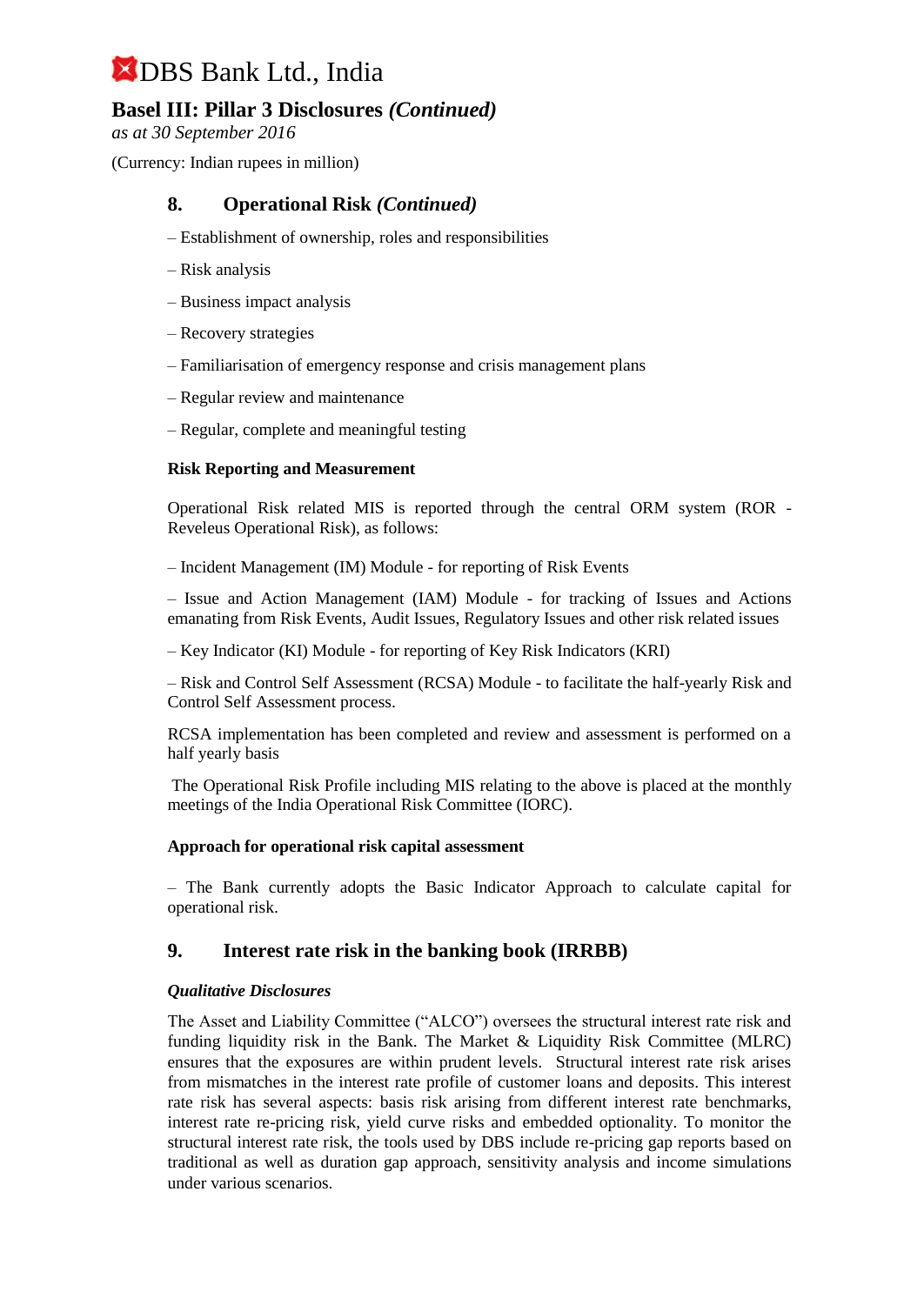## **Basel III: Pillar 3 Disclosures** *(Continued)*

*as at 30 September 2016*

(Currency: Indian rupees in million)

## **9. Interest rate risk in the banking book (IRRBB)** *(Continued)*

#### *Quantitative Disclosures*

The Bank uses the Duration Gap approach to measure the impact of Market Value of Equity (MVE) for upward and downward rate shocks. This measures the potential change in MVE of the Bank for a 200 bps change in interest rates. The change in MVE due to a 200 change in interest rates are (for banking and trading book):-

| Change in MVE due to a 200 bps change in interest rates | <b>INR Million</b> |
|---------------------------------------------------------|--------------------|
| 30 September 2016                                       | (3,756.05)         |

The impact on Earnings is computed as per the definition laid down in the ALM Policy of the Bank. Per the policy, Earnings-at-Risk (EaR) measures the interest rate risk from the earnings perspective. It is computed as an impact (over a 1-year horizon) of a 1% parallel shift in the yield curve on the Bank's earning. This is computed using the net IRS gaps for each bucket up to 1 year and the mark-to-market impact of 1% rise in interest rates on the AFS and HFT portfolio is to this. The aggregate of these approximates the net revenue impact of a 1% parallel shift (increase in interest rates) in the yield curve over a 1 year horizon and acts as a useful tool in the hands of the MLRC to monitor and assess the impact of Interest rate risk exposure of the Bank on its revenue.

EaR is computed at a Bank-wide level.

| <b>EaR</b> on the INR book (trading and banking) | <b>INR Million</b> |
|--------------------------------------------------|--------------------|
| 30 September 2016                                | (3,586.50)         |

## **10. General Disclosure for Exposures Related to Counterparty Credit Risk**

#### *Qualitative Disclosures*

#### *USE OF ECONOMIC CAPITAL (EC) FOR CONCENTRATION RISK MANAGEMENT*

While the Group firmly complies with regulatory capital requirements at all times, we recognize the need to have more robust methodologies to measure capital usage. Effective concentration management requires a robust metric that can accurately capture the portfolio risk characteristics including granular portfolio segment profile, risk concentrations and correlation of risks in the portfolio. The metric has to be sensitive to changes made to adjust the portfolio shape and direction of growth.

We have therefore adopted the EC metric as our primary concentration risk management tool and have integrated it into our risk processes. EC is deployed as a core component in our ICAAP and it also serves as a key metric in cascading Risk Appetite and limits setting.

#### *CREDIT RISK MITIGANTS*

#### *Collateral*

Where possible, the Group takes collateral as a secondary recourse to the borrower. Collateral includes cash, marketable securities, properties, trade receivables, inventory and equipment and other physical and financial collateral. The Group may also take fixed and floating charges on the assets of borrowers. It has put in place policies to determine the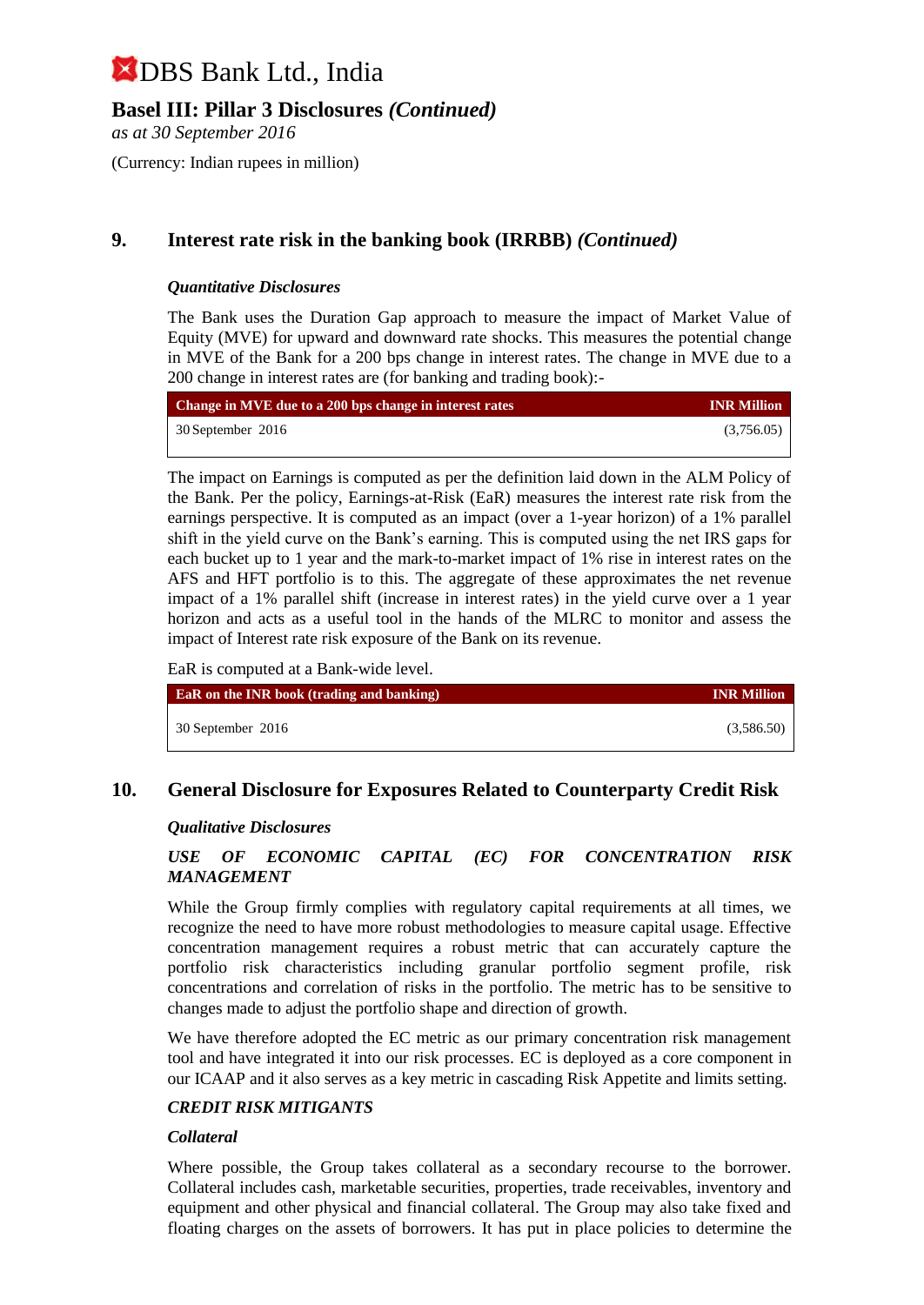## **Basel III: Pillar 3 Disclosures** *(Continued)*

*as at 30 September 2016*

#### (Currency: Indian rupees in million)

eligibility of collateral for credit risk mitigation, which include requiring specific collaterals to meet minimum operational requirements in order to be considered as effective risk mitigants.

When a collateral arrangement is in place for financial market counterparties covered under market standard documentation (such as Master Repurchase Agreements and International Swaps and Derivatives Association (ISDA) agreements), collateral received is marked to market on a frequency mutually agreed with the counterparties.

The Group is required to post additional collateral in the event of a rating downgrade. As at 31 December 2014, for a one notch downgrade of its Standard & Poor's Ratings Services and Moody's Investors Services ratings, the Group would have to post additional collateral amounting to SGD 106 million and SGD 35 million respectively.

#### *Other Risk Mitigants*

The Group manages its credit exposure from derivatives, repo and other repo-style transactions by entering into netting and collateral arrangements with counterparties where it is appropriate and feasible to do so. The credit risk associated with outstanding contracts with positive mark to market is reduced by master netting arrangements to the extent that if an event of default occurs, all amounts with a single counterparty in a netting-eligible jurisdiction are settled on a net basis.

The Group may also enter into agreements which govern the posting of collateral with derivative counterparties for credit risk mitigation (e.g. Credit Support Annexes under ISDA master agreements). These are governed by internal guidelines with respect to the eligibility of collateral types and the frequency of collateral calls.

In addition, the Group also uses guarantees as credit risk mitigants. While the Group may accept guarantees from any counterparty, it sets internal thresholds for considering guarantors to be eligible for credit risk mitigation.

#### *COUNTER PARTY RISK MANAGEMENT*

Counterparty risk that may arise from traded products and securities is measured on a loan equivalent basis and included under the Group's overall credit limits to counterparties. Issuer Default Risk that may arise from traded products and securities are generally measured based on jump-to-default computations.

The Group actively monitors and manages its exposure to counterparties in over-thecounter (OTC) derivative trades to protect its balance sheet in the event of counterparty default. Counterparty risk exposures which may be materially and adversely affected by market risk events are identified, reviewed and acted upon by management and highlighted to the appropriate risk committees. In addition, the Group's risk measurement methodology takes into account the higher risks associated with transactions that exhibit a strong relationship between the creditworthiness of a counterparty and the expected future replacement value of a relevant transaction (so called wrong-way risk) as identified during the trade booking process. The current exposure method is used for calculating the Group's net credit exposure and regulatory capital for counterparty exposures, using the mark-tomarket exposures with an appropriate add-on factor for potential future exposures.

#### *Quantitative Disclosures*

| <b>Particulars</b>          | <b>Notionals</b> | <b>Credit Exposures</b> |
|-----------------------------|------------------|-------------------------|
| - Currency Derivatives      | 2.085.576        | 108,609                 |
| - Interest Rate Derivatives | 1.562.076        | 17.765                  |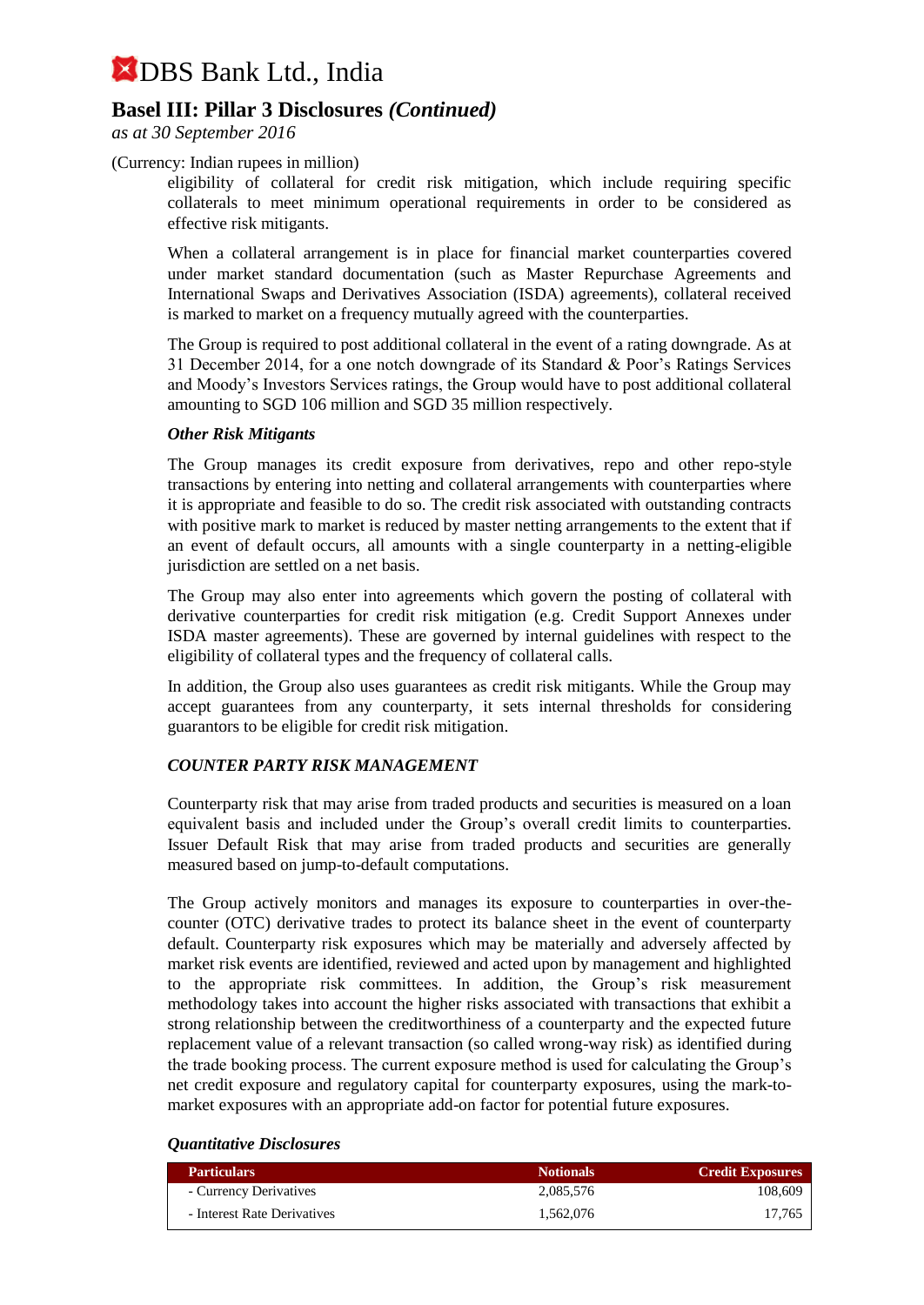## **Basel III: Pillar 3 Disclosures** *(Continued)*

*as at 30 September 2016*

(Currency: Indian rupees in million)

## **11. Composition of Capital**

|    |                                                                                                                                                                                                                                                                              |           |                                                                             | (Rs. in million) |
|----|------------------------------------------------------------------------------------------------------------------------------------------------------------------------------------------------------------------------------------------------------------------------------|-----------|-----------------------------------------------------------------------------|------------------|
|    | Basel III common disclosure template to be used during the transition of regulatory adjustments (i.e.<br>from April 1, 2013 to December 31, 2017)                                                                                                                            |           | <b>Amounts</b><br>Subject to<br><b>Pre-Basel</b><br>III<br><b>Treatment</b> | Ref No           |
|    | <b>Common Equity Tier 1 capital : instruments and reserves</b>                                                                                                                                                                                                               |           |                                                                             |                  |
| 1  | Directly issued qualifying common share capital plus related stock surplus<br>(share premium)                                                                                                                                                                                | 32,113.53 |                                                                             | A                |
| 2  | Retained earnings                                                                                                                                                                                                                                                            | 16,351.76 |                                                                             | $B+C+E$<br>$+G$  |
| 3  | Accumulated other comprehensive income (and other reserves)                                                                                                                                                                                                                  |           |                                                                             |                  |
| 4  | Directly issued capital subject to phase out from CET1 (only applicable to non-<br>joint stock companies)                                                                                                                                                                    |           |                                                                             |                  |
|    | Public sector capital injections grandfathered until January 1, 2018                                                                                                                                                                                                         |           |                                                                             |                  |
| 5  | Common share capital issued by subsidiaries and held by third parties (amount<br>allowed in group CET1)                                                                                                                                                                      |           |                                                                             |                  |
| 6  | Common Equity Tier 1 capital before regulatory adjustments                                                                                                                                                                                                                   | 48,465.29 |                                                                             |                  |
|    | <b>Common Equity Tier 1 capital : regulatory adjustments</b>                                                                                                                                                                                                                 |           |                                                                             |                  |
| 7  | Prudential valuation adjustments                                                                                                                                                                                                                                             | 2,983.78  |                                                                             |                  |
| 8  | Goodwill (net of related tax liability)                                                                                                                                                                                                                                      |           |                                                                             |                  |
| 9  | Intangibles other than mortgage-servicing rights (net of related tax liability)                                                                                                                                                                                              |           |                                                                             |                  |
| 10 | Deferred tax assets                                                                                                                                                                                                                                                          | 994.58    |                                                                             | F                |
| 11 | Cash-flow hedge reserve                                                                                                                                                                                                                                                      |           |                                                                             |                  |
| 12 | Shortfall of provisions to expected losses                                                                                                                                                                                                                                   |           |                                                                             |                  |
| 13 | Securitisation gain on sale                                                                                                                                                                                                                                                  |           |                                                                             |                  |
| 14 | Gains and losses due to changes in own credit risk on fair valued liabilities                                                                                                                                                                                                |           |                                                                             |                  |
| 15 | Defined-benefit pension fund net assets                                                                                                                                                                                                                                      |           |                                                                             |                  |
| 16 | Investments in own shares (if not already netted off paid-up capital on reported<br>balance sheet)                                                                                                                                                                           |           |                                                                             |                  |
| 17 | Reciprocal cross-holdings in common equity                                                                                                                                                                                                                                   |           |                                                                             |                  |
| 18 | Investments in the capital of banking, financial and insurance entities that are<br>outside the scope of regulatory consolidation, net of eligible short positions,<br>where the bank does not own more than 10% of the issued share capital (amount<br>above 10% threshold) |           |                                                                             |                  |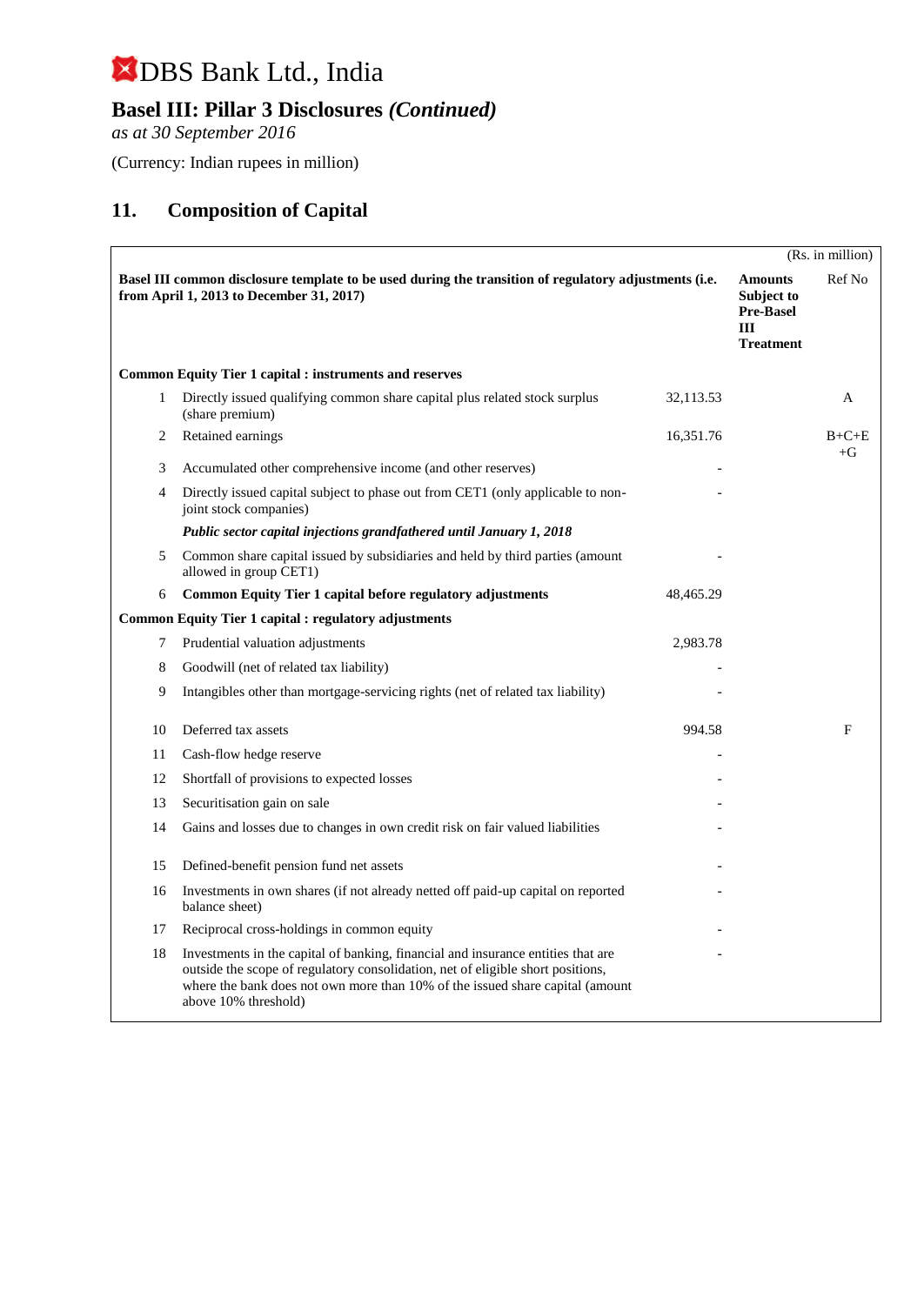## **Basel III: Pillar 3 Disclosures** *(Continued)*

*as at 30 September 2016*

(Currency: Indian rupees in million)

|    |                                                                                                                                                                                                                     |           |                                                                           | (Rs. in million) |
|----|---------------------------------------------------------------------------------------------------------------------------------------------------------------------------------------------------------------------|-----------|---------------------------------------------------------------------------|------------------|
|    | Basel III common disclosure template to be used during the transition of regulatory adjustments (i.e.<br>from April 1, 2013 to December 31, 2017)                                                                   |           | <b>Amounts</b><br>Subject to<br><b>Pre-Basel</b><br>Ш<br><b>Treatment</b> | Ref<br>No        |
|    | <b>Common Equity Tier 1 capital : regulatory adjustments</b>                                                                                                                                                        |           |                                                                           |                  |
| 19 | Significant investments in the common stock of banking, financial and<br>insurance entities that are outside the scope of regulatory consolidation, net<br>of eligible short positions (amount above 10% threshold) |           |                                                                           |                  |
| 20 | Mortgage servicing rights (amount above 10% threshold)                                                                                                                                                              |           |                                                                           |                  |
| 21 | Deferred tax assets arising from temporary differences (amount above 10%)<br>threshold, net of related tax liability)                                                                                               |           |                                                                           |                  |
| 22 | Amount exceeding the 15% threshold                                                                                                                                                                                  |           |                                                                           |                  |
| 23 | of which: significant investments in the common stock of financial entities                                                                                                                                         |           |                                                                           |                  |
| 24 | of which : mortgage servicing rights                                                                                                                                                                                |           |                                                                           |                  |
| 25 | of which: deferred tax assets arising from temporary differences                                                                                                                                                    |           |                                                                           |                  |
| 26 | National specific regulatory adjustments (26a+26b+26c+26d)<br>a.of which : Investments in the equity capital of unconsolidated insurance<br>subsidiaries                                                            |           |                                                                           |                  |
|    | b.of which : Investments in the equity capital of unconsolidated non-<br>financial subsidiaries                                                                                                                     |           |                                                                           |                  |
|    | c.of which : Shortfall in the equity capital of majority owned financial<br>entities which have not been consolidated with the bank                                                                                 |           |                                                                           |                  |
|    | d.of which: Unamortised pension funds expenditures                                                                                                                                                                  |           |                                                                           |                  |
| 27 | Regulatory adjustments applied to Common Equity Tier 1 due to<br>insufficient Additional Tier 1 and Tier 2 to cover deductions                                                                                      |           |                                                                           |                  |
| 28 | Total regulatory adjustments to Common equity Tier 1                                                                                                                                                                | 3,978.36  |                                                                           |                  |
| 29 | <b>Common Equity Tier 1 capital (CET1)</b>                                                                                                                                                                          | 44,486.93 |                                                                           |                  |
|    | <b>Additional Tier 1 capital : instruments</b>                                                                                                                                                                      |           |                                                                           |                  |
| 30 | Directly issued qualifying Additional Tier 1 instruments plus related stock<br>surplus (share premium) $(31+32)$                                                                                                    |           |                                                                           |                  |
| 31 | of which : classified as equity under applicable accounting standards<br>(Perpetual Non-Cumulative Preference Shares)                                                                                               |           |                                                                           |                  |
| 32 | of which: classified as liabilities under applicable accounting standards<br>(Perpetual debt Instruments)                                                                                                           |           |                                                                           |                  |
| 33 | Directly issued capital instruments subject to phase out from Additional<br>Tier 1                                                                                                                                  |           |                                                                           |                  |
| 34 | Additional Tier 1 instruments (and CET1 instruments not included in row<br>5) issued by subsidiaries and held by third parties (amount allowed in group<br>AT <sub>1</sub> )                                        |           |                                                                           |                  |
| 35 | of which : instruments issued by subsidiaries subject to phase out                                                                                                                                                  |           |                                                                           |                  |
| 36 | Additional Tier 1 capital before regulatory adjustments                                                                                                                                                             |           |                                                                           |                  |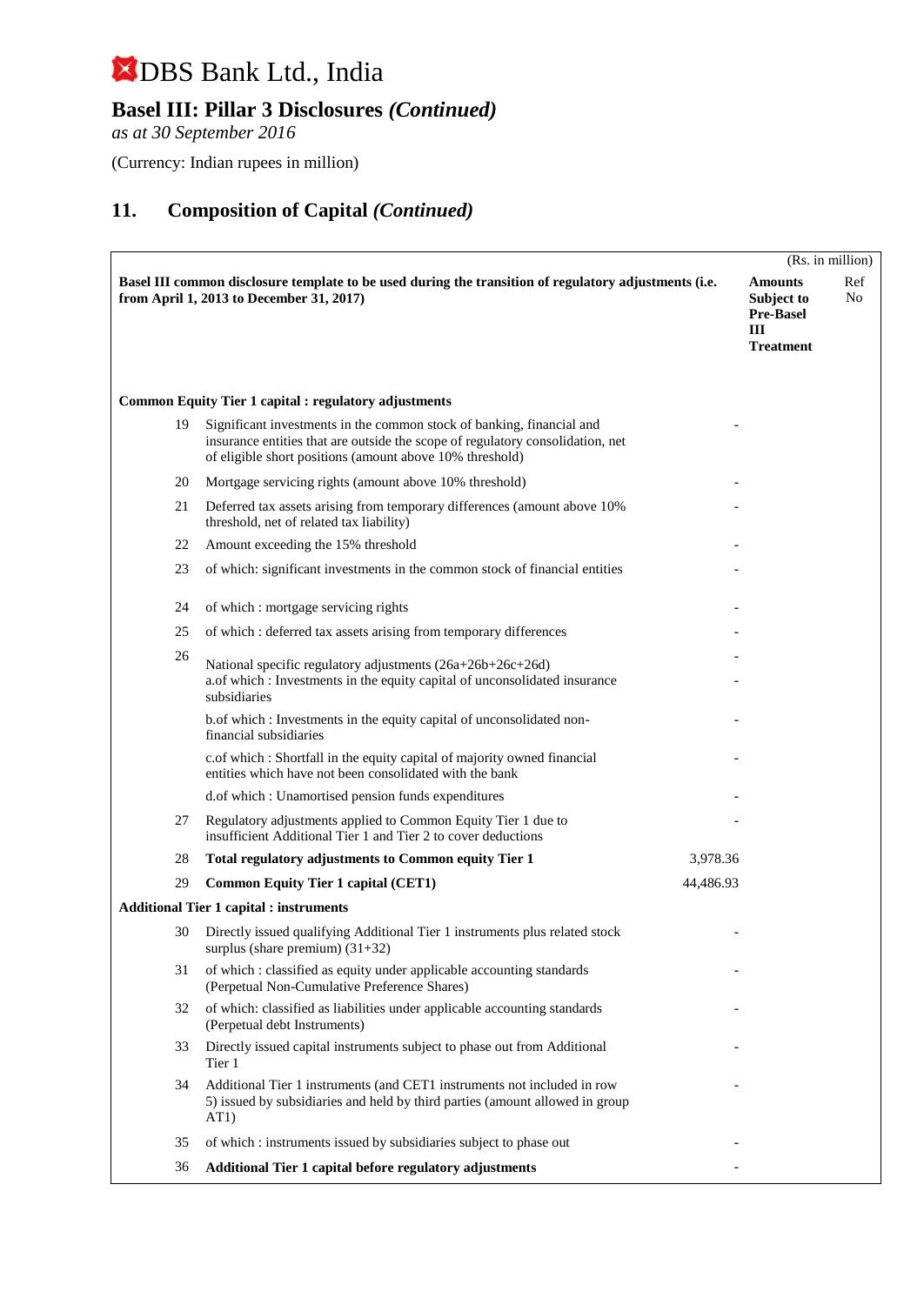## **Basel III: Pillar 3 Disclosures** *(Continued)*

*as at 30 September 2016*

(Currency: Indian rupees in million)

|    |                                                                                                                                                                                                                                                                                                   |           | (Rs. in million)                                                                  |
|----|---------------------------------------------------------------------------------------------------------------------------------------------------------------------------------------------------------------------------------------------------------------------------------------------------|-----------|-----------------------------------------------------------------------------------|
|    | Basel III common disclosure template to be used during the transition of regulatory adjustments (i.e.<br>from April 1, 2013 to December 31, 2017)                                                                                                                                                 | III       | Ref<br><b>Amounts</b><br>No<br>Subject to<br><b>Pre-Basel</b><br><b>Treatment</b> |
|    | <b>Additional Tier 1 capital : regulatory adjustments</b>                                                                                                                                                                                                                                         |           |                                                                                   |
| 37 | Investments in own Additional Tier 1 instruments                                                                                                                                                                                                                                                  |           |                                                                                   |
| 38 | Reciprocal cross-holdings in Additional Tier 1 instruments                                                                                                                                                                                                                                        |           |                                                                                   |
| 39 | Investments in the capital of banking, financial and insurance entities that are<br>outside the scope of regulatory consolidation, net of eligible short positions,<br>where the bank does not own more than 10% of the issued common share<br>capital of the entity (amount above 10% threshold) |           |                                                                                   |
| 40 | Significant investments in the capital of banking, financial and insurance<br>entities that are outside the scope of regulatory consolidation (net of eligible<br>short positions)                                                                                                                |           |                                                                                   |
| 41 | National specific regulatory adjustments (41a+41b)                                                                                                                                                                                                                                                |           |                                                                                   |
|    | a. of which: Investments in the Additional Tier 1 capital of unconsolidated<br>insurance subsidiaries                                                                                                                                                                                             |           |                                                                                   |
|    | b. of which: Shortfall in the Additional Tier 1 capital of majority owned<br>financial entities which have not been consolidated with the bank                                                                                                                                                    |           |                                                                                   |
|    | Regulatory Adjustments Applied to Additional Tier 1 in respect of Amounts<br>Subject to Pre-Basel III Treatment                                                                                                                                                                                   |           |                                                                                   |
|    | of which:                                                                                                                                                                                                                                                                                         |           |                                                                                   |
|    | of which:                                                                                                                                                                                                                                                                                         |           |                                                                                   |
|    | of which:                                                                                                                                                                                                                                                                                         |           |                                                                                   |
| 42 | Regulatory adjustments applied to Additional Tier 1 due to insufficient Tier 2<br>to cover deductions                                                                                                                                                                                             |           |                                                                                   |
| 43 | <b>Total regulatory adjustments to Additional Tier 1 capital</b>                                                                                                                                                                                                                                  |           |                                                                                   |
| 44 | <b>Additional Tier 1 capital (AT1)</b>                                                                                                                                                                                                                                                            |           |                                                                                   |
|    | a. Additional Tier 1 capital reckoned for capital adequacy                                                                                                                                                                                                                                        |           |                                                                                   |
| 45 | Tier 1 capital (T1 = CET1 + Admissible AT1) $(29 + 44a)$                                                                                                                                                                                                                                          | 44,486.93 |                                                                                   |
|    | Tier 2 capital: instruments and provisions                                                                                                                                                                                                                                                        |           |                                                                                   |
| 46 | Directly issued qualifying Tier 2 instruments plus related stock surplus                                                                                                                                                                                                                          |           |                                                                                   |
| 47 | Directly issued capital instruments subject to phase out from Tier 2                                                                                                                                                                                                                              | 17,319.90 | I                                                                                 |
| 48 | Tier 2 instruments (and CET1 and AT1 instruments not included in rows 5 or<br>34) issued by subsidiaries and held by third parties (amount allowed in group<br>Tier 2)                                                                                                                            |           |                                                                                   |
| 49 | of which: instruments issued by subsidiaries subject to phase out                                                                                                                                                                                                                                 |           |                                                                                   |
| 50 | Provisions                                                                                                                                                                                                                                                                                        | 1,558.73  | $D+J$                                                                             |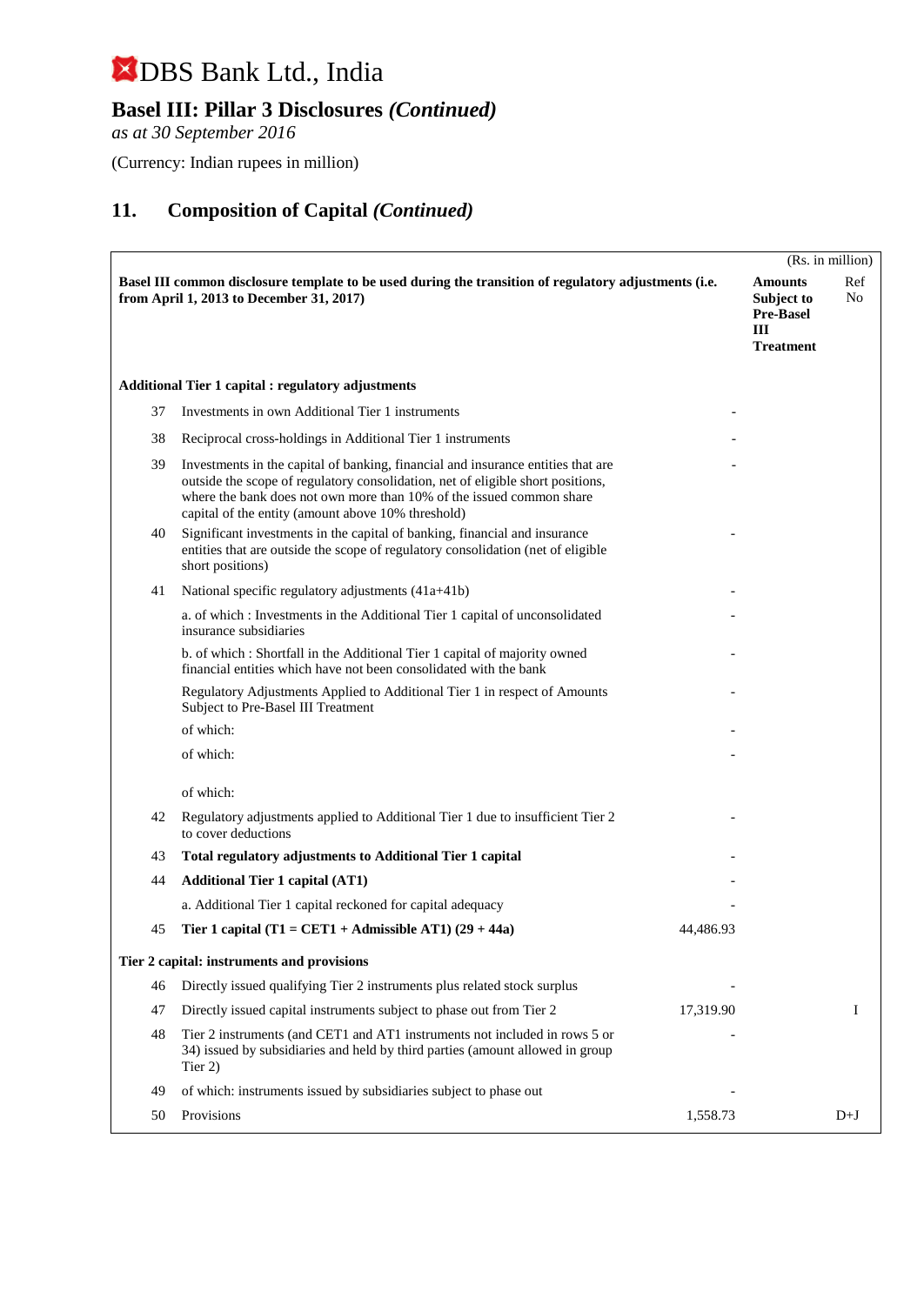## **Basel III: Pillar 3 Disclosures** *(Continued)*

*as at 30 September 2016*

(Currency: Indian rupees in million)

|    |                                                                                                                                                                                                                                                                                                       |            | (Rs. in million)                                                          |           |
|----|-------------------------------------------------------------------------------------------------------------------------------------------------------------------------------------------------------------------------------------------------------------------------------------------------------|------------|---------------------------------------------------------------------------|-----------|
|    | Basel III common disclosure template to be used during the transition of regulatory adjustments (i.e.<br>from April 1, 2013 to December 31, 2017)                                                                                                                                                     |            | <b>Amounts</b><br>Subject to<br><b>Pre-Basel</b><br>Ш<br><b>Treatment</b> | Ref<br>No |
| 51 | Tier 2 capital before regulatory adjustments                                                                                                                                                                                                                                                          | 18,878.63  |                                                                           |           |
|    | Tier 2 capital : regulatory adjustments                                                                                                                                                                                                                                                               |            |                                                                           |           |
| 52 | Investments in own Tier 2 instruments                                                                                                                                                                                                                                                                 |            |                                                                           |           |
| 53 | Reciprocal cross-holdings in Tier 2 instruments                                                                                                                                                                                                                                                       |            |                                                                           |           |
| 54 | Investments in the capital of banking, financial and insurance entities that<br>are outside the scope of regulatory consolidation, net of eligible short<br>positions, where the bank does not own more than 10% of the issued<br>common share capital of the entity (amount above the 10% threshold) |            |                                                                           |           |
| 55 | Significant investments in the capital banking, financial and insurance<br>entities that are outside the scope of regulatory consolidation (net of eligible<br>short positions)                                                                                                                       |            |                                                                           |           |
| 56 | National specific regulatory adjustments (56a+56b)                                                                                                                                                                                                                                                    |            |                                                                           |           |
|    | a. of which: Investments in the Tier 2 capital of unconsolidated insurance<br>subsidiaries                                                                                                                                                                                                            |            |                                                                           |           |
|    | b. of which: Shortfall in the Tier 2 capital of majority owned financial<br>entities which have not been consolidated with the bank                                                                                                                                                                   |            |                                                                           |           |
|    | Regulatory Adjustments Applied to Tier 2 in respect of Amounts Subject to<br>Pre-Basel III Treatment                                                                                                                                                                                                  |            |                                                                           |           |
|    | of which: [INSERT TYPE OF ADJUSTMENT e.g. existing adjustments<br>which are deducted from Tier 2 at 50%]                                                                                                                                                                                              |            |                                                                           |           |
|    | of which: [INSERT TYPE OF ADJUSTMENT]                                                                                                                                                                                                                                                                 |            |                                                                           |           |
| 57 | Total regulatory adjustments to Tier 2 capital                                                                                                                                                                                                                                                        |            |                                                                           |           |
| 58 | Tier 2 capital (T2)                                                                                                                                                                                                                                                                                   | 18,878.63  |                                                                           |           |
|    | a. Tier 2 capital reckoned for capital adequacy                                                                                                                                                                                                                                                       | 18,878.63  |                                                                           |           |
|    | b. Excess Additional Tier 1 capital reckoned as Tier 2 capital                                                                                                                                                                                                                                        |            |                                                                           |           |
|    | c. Total Tier 2 capital admissible for capital adequacy $(58a + 58b)$                                                                                                                                                                                                                                 | 18,878.63  |                                                                           |           |
| 59 | Total capital $(TC = T1 + \text{Admissible } T2)$ (45 + 58c)                                                                                                                                                                                                                                          | 63,365.56  |                                                                           |           |
| 60 | Total risk weighted assets $(60a + 60b + 60c)$                                                                                                                                                                                                                                                        | 369,533.95 |                                                                           |           |
|    | a. of which: total credit risk weighted assets                                                                                                                                                                                                                                                        | 292,661.50 |                                                                           |           |
|    | b. of which: total market risk weighted assets                                                                                                                                                                                                                                                        | 57,450.05  |                                                                           |           |
|    | c. of which: total operational risk weighted assets                                                                                                                                                                                                                                                   | 19,422.40  |                                                                           |           |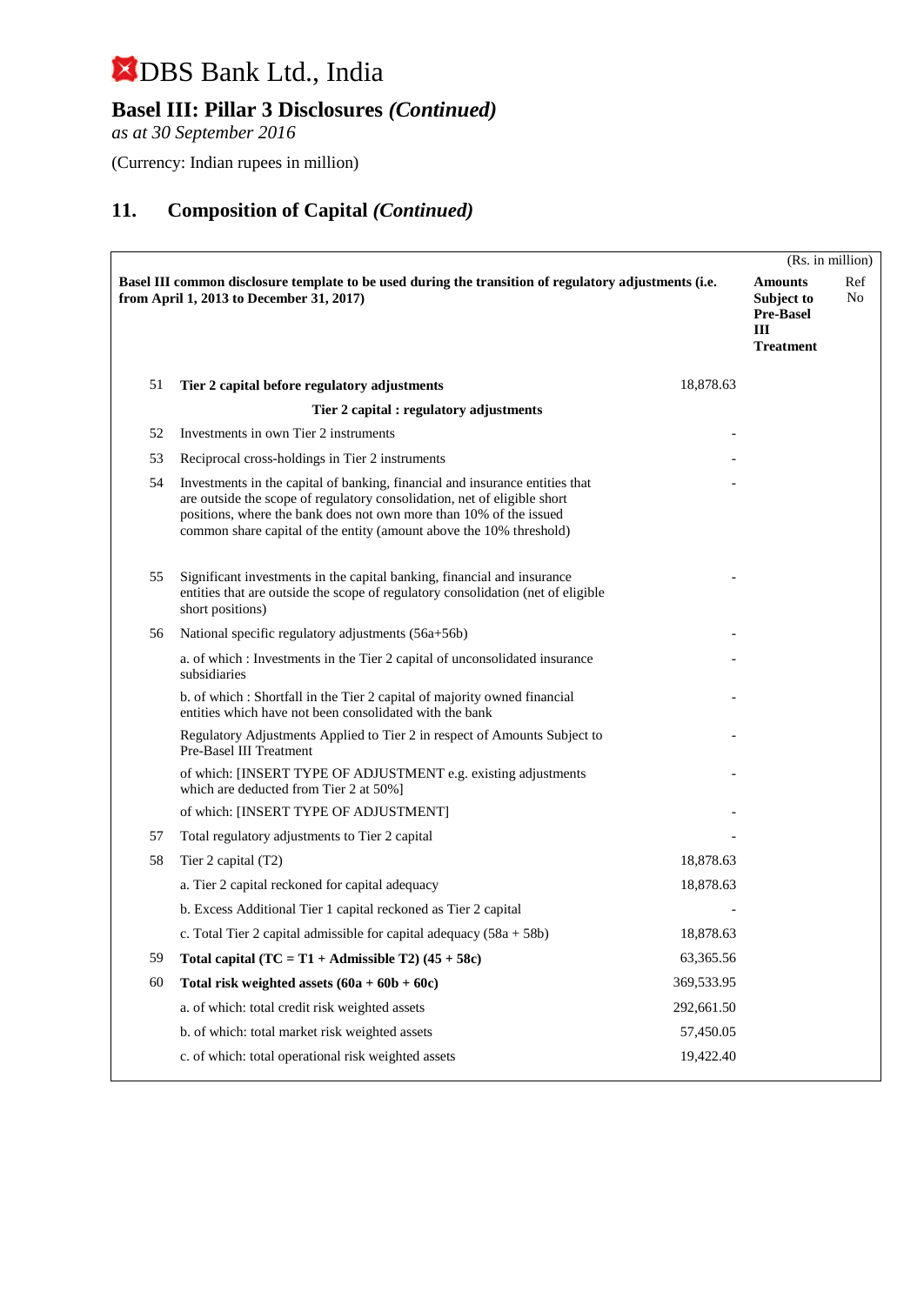## **Basel III: Pillar 3 Disclosures** *(Continued)*

*as at 30 September 2016*

(Currency: Indian rupees in million)

|    |                                                                                                                                                                                                                              |          |                                                                             | (Rs. in million) |
|----|------------------------------------------------------------------------------------------------------------------------------------------------------------------------------------------------------------------------------|----------|-----------------------------------------------------------------------------|------------------|
|    | Basel III common disclosure template to be used during the transition of regulatory adjustments (i.e.<br>from April 1, 2013 to December 31, 2017)                                                                            |          | <b>Amounts</b><br>Subject to<br><b>Pre-Basel</b><br>III<br><b>Treatment</b> | Ref No           |
|    | <b>Capital ratios and buffers</b>                                                                                                                                                                                            |          |                                                                             |                  |
| 61 | Common Equity Tier 1 (as a percentage of risk weighted assets)                                                                                                                                                               | 12.04%   |                                                                             |                  |
| 62 | Tier 1 (as a percentage of risk weighted assets)                                                                                                                                                                             | 12.04%   |                                                                             |                  |
| 63 | Total capital (as a percentage of risk weighted assets)                                                                                                                                                                      | 17.15%   |                                                                             |                  |
| 64 | Institution specific buffer requirement (minimum CET1 requirement plus capital<br>conservation plus countercyclical buffer requirements plus G-SIB buffer<br>requirement, expressed as a percentage of risk weighted assets) | 6.125%   |                                                                             |                  |
| 65 | of which: capital conservation buffer requirement                                                                                                                                                                            | 0.625%   |                                                                             |                  |
| 66 | of which: bank specific countercyclical buffer requirement                                                                                                                                                                   |          |                                                                             |                  |
| 67 | of which: G-SIB buffer requirement                                                                                                                                                                                           |          |                                                                             |                  |
| 68 | Common Equity Tier 1 available to meet buffers (as a percentage of risk<br>weighted assets)                                                                                                                                  | 5.91%    |                                                                             |                  |
|    | National minima (if different from Basel III)                                                                                                                                                                                |          |                                                                             |                  |
| 69 | National Common Equity Tier 1 minimum ratio (if different from Basel III<br>minimum)                                                                                                                                         | 6.125%   |                                                                             |                  |
| 70 | National Tier 1 minimum ratio (if different from Basel III minimum)                                                                                                                                                          | 7.00%    |                                                                             |                  |
| 71 | National total capital minimum ratio (if different from Basel III minimum)                                                                                                                                                   | 9.625%   |                                                                             |                  |
|    | Amounts below the thresholds for deduction (before risk weighting)                                                                                                                                                           |          |                                                                             |                  |
| 72 | Non-significant investments in the capital of other financial entities                                                                                                                                                       |          |                                                                             |                  |
| 73 | Significant investments in the common stock of financial entities                                                                                                                                                            |          |                                                                             |                  |
| 74 | Mortgage servicing rights (net of related tax liability)                                                                                                                                                                     |          |                                                                             |                  |
| 75 | Deferred tax assets arising from temporary differences (net of related tax<br>liability)                                                                                                                                     |          |                                                                             |                  |
|    | Applicable caps on the inclusion of provisions in Tier 2                                                                                                                                                                     |          |                                                                             |                  |
| 76 | Provisions eligible for inclusion in Tier 2 in respect of exposures subject to<br>standardised approach (prior to application of cap)                                                                                        | 1,558.73 |                                                                             |                  |
| 77 | Cap on inclusion of provisions in Tier 2 under standardised approach                                                                                                                                                         | 3,658.27 |                                                                             |                  |
| 78 | Provisions eligible for inclusion in Tier 2 in respect of exposures subject to<br>internal ratings-based approach (prior to application of cap)                                                                              | NA       |                                                                             |                  |
| 79 | Cap for inclusion of provisions in Tier 2 under internal ratings-based approach                                                                                                                                              | NA       |                                                                             |                  |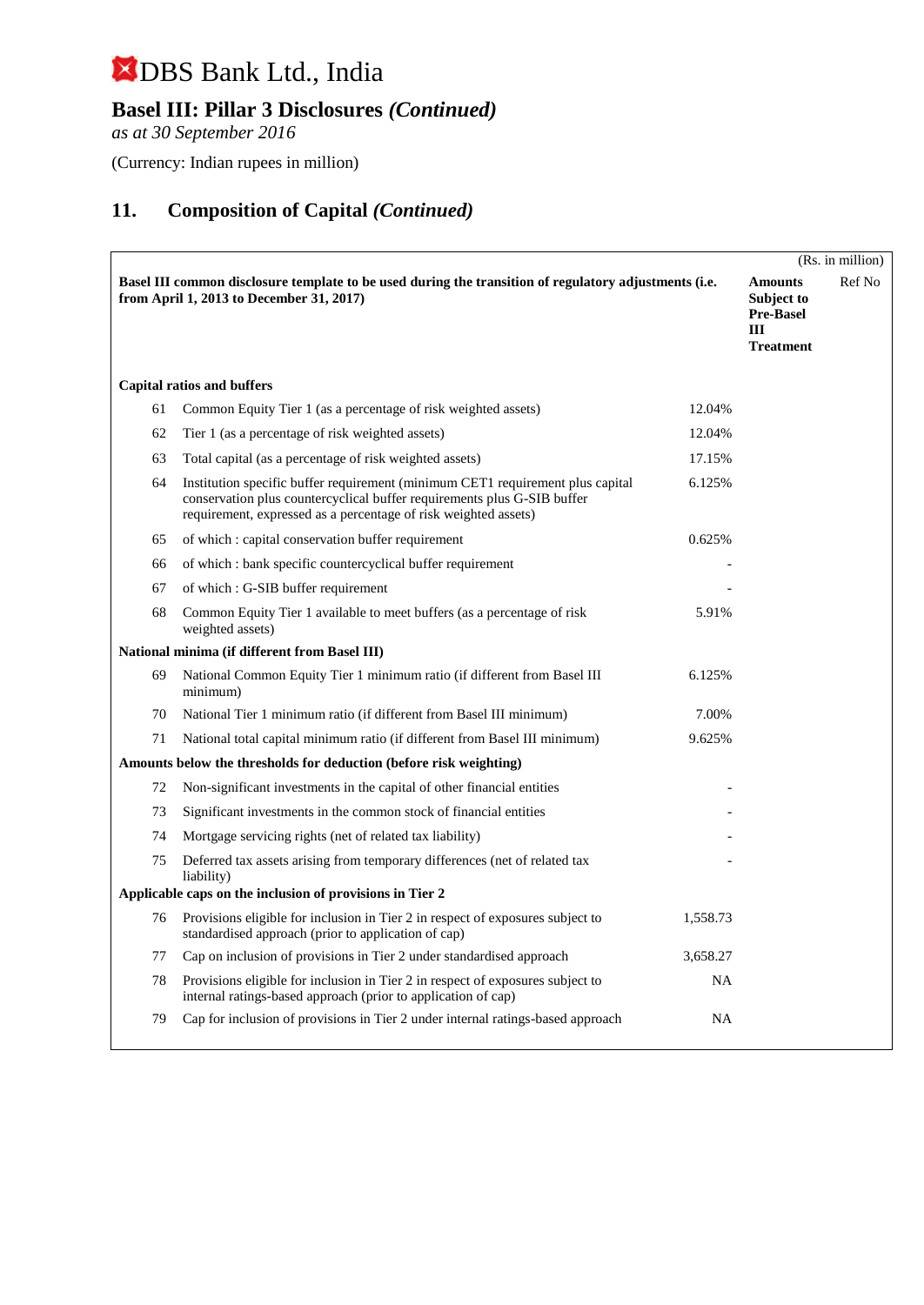## **Basel III: Pillar 3 Disclosures** *(Continued)*

*as at 30 September 2016*

(Currency: Indian rupees in million)

|    |                                                                                                                                                   |                                                                           | (Rs. in million) |
|----|---------------------------------------------------------------------------------------------------------------------------------------------------|---------------------------------------------------------------------------|------------------|
|    | Basel III common disclosure template to be used during the transition of regulatory adjustments (i.e.<br>from April 1, 2013 to December 31, 2017) | <b>Amounts</b><br>Subject to<br><b>Pre-Basel</b><br>Ш<br><b>Treatment</b> | Ref<br>No        |
|    | (only applicable between March 31, 2017 and March 31, 2022)                                                                                       |                                                                           |                  |
| 80 | Current cap on CET1 instruments subject to phase out arrangements                                                                                 | <b>NA</b>                                                                 |                  |
| 81 | Amount excluded from CET1 due to cap (excess over cap after redemptions and<br>maturities)                                                        | NA.                                                                       |                  |
| 82 | Current cap on AT1 instruments subject to phase out arrangements                                                                                  | NA.                                                                       |                  |
| 83 | Amount excluded from AT1 due to cap (excess over cap after redemptions and<br>maturities)                                                         | NA.                                                                       |                  |
| 84 | Current cap on T2 instruments subject to phase out arrangements                                                                                   | NA.                                                                       |                  |
| 85 | Amount excluded from T2 due to cap (excess over cap after redemptions and                                                                         | <b>NA</b>                                                                 |                  |
|    | maturities)                                                                                                                                       |                                                                           |                  |

| <b>Notes to the above Template</b> |                                                                                                                                                                                                                                                  |                  |  |
|------------------------------------|--------------------------------------------------------------------------------------------------------------------------------------------------------------------------------------------------------------------------------------------------|------------------|--|
| Row No.<br>of the<br>template      | Particular                                                                                                                                                                                                                                       | (Rs. in million) |  |
| 10                                 | Deferred tax assets associated with accumulated losses<br>Deferred tax assets (excluding those associated with accumulated<br>losses) net of Deferred tax liability                                                                              | 994.58           |  |
|                                    | Total as indicated in row 10                                                                                                                                                                                                                     | 994.58           |  |
| 19                                 | If investments in insurance subsidiaries are not deducted fully from<br>capital and instead considered under 10% threshold for deduction, the<br>resultant increase in the capital of bank<br>of which: Increase in Common Equity Tier 1 capital |                  |  |
|                                    | of which: Increase in Additional Tier 1 capital                                                                                                                                                                                                  |                  |  |
|                                    | of which: Increase in Tier 2 capital                                                                                                                                                                                                             |                  |  |
| 26 <sub>b</sub>                    | If investments in the equity capital of unconsolidated non-financial<br>subsidiaries are not deducted and hence, risk weighted then :                                                                                                            |                  |  |
|                                    | Increase in Common Equity Tier 1 capital<br>$\mathbf{i}$                                                                                                                                                                                         |                  |  |
|                                    | ii) Increase in risk weighted assets                                                                                                                                                                                                             |                  |  |
| 44a                                | Excess Additional Tier 1 capital not reckoned for capital adequacy<br>(difference between Additional Tier 1 capital as reported in row 44<br>and admissible Additional Tier 1 capital as reported in 44a)                                        |                  |  |
|                                    | of which: Excess Additional Tier 1 capital which is considered as Tier<br>2 capital under row 58b                                                                                                                                                |                  |  |
| 50                                 | Eligible Provisions included in Tier 2 capital                                                                                                                                                                                                   | 1,558.73         |  |
|                                    | Eligible Revaluation Reserves included in Tier 2 capital                                                                                                                                                                                         |                  |  |
|                                    | Total of row 50                                                                                                                                                                                                                                  | 1,558.73         |  |
| 58a                                | Excess Tier 2 capital not reckoned for capital adequacy (difference)<br>between Tier 2 capital as reported in row 58 and T2 as reported in 58a)                                                                                                  |                  |  |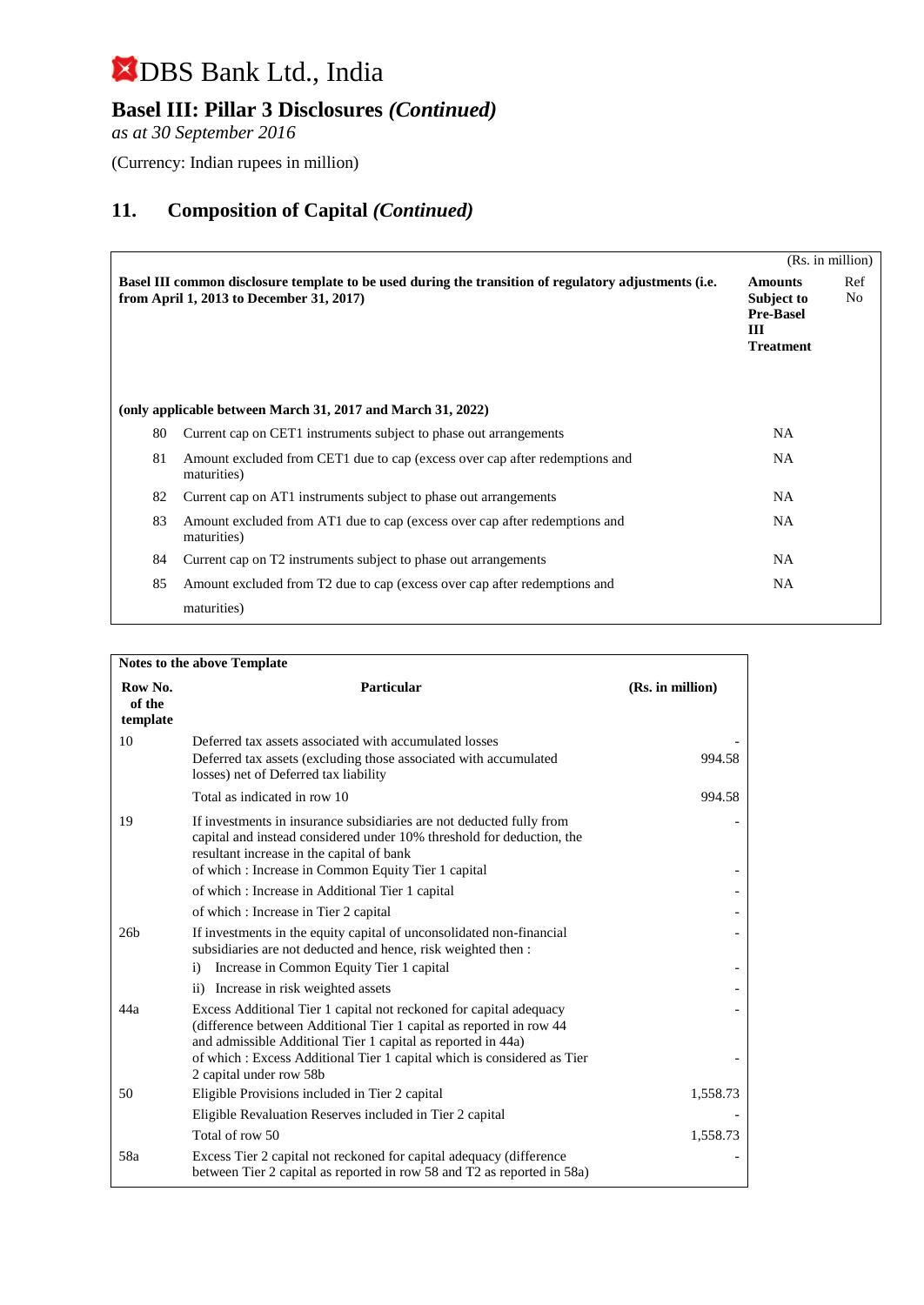## **Basel III: Pillar 3 Disclosures** *(Continued)*

*as at 30 September 2016*

(Currency: Indian rupees in million)

| Step 1 |                                                                                                                                                                                  | <b>Balance sheet as in</b><br>financial statements | (Rs. in million)<br><b>Balance sheet under</b><br>regulatory scope of<br>consolidation |
|--------|----------------------------------------------------------------------------------------------------------------------------------------------------------------------------------|----------------------------------------------------|----------------------------------------------------------------------------------------|
|        |                                                                                                                                                                                  | As on 30 Sep 2016                                  | As on 30 Sep 2016                                                                      |
| A      | Capital & Liabilities                                                                                                                                                            |                                                    |                                                                                        |
| i.     | Paid-up Capital<br>Reserves & Surplus<br>Minority Interest                                                                                                                       | 32,113.53<br>14,445.54                             | 32,113.53<br>14,445.54                                                                 |
|        | <b>Total Capital</b>                                                                                                                                                             | 46,559.08                                          | 46,559.08                                                                              |
| ii.    | Deposits                                                                                                                                                                         | 254,411.75                                         | 254,411.75                                                                             |
|        | of which : Deposits from banks                                                                                                                                                   | 16,065.23                                          | 16,065.23                                                                              |
|        | of which: Customer deposits                                                                                                                                                      | 238,346.52                                         | 238,346.52                                                                             |
|        | of which : Other deposits (pl. specify)                                                                                                                                          |                                                    |                                                                                        |
| iii.   | <b>Borrowings</b>                                                                                                                                                                | 130,654.28                                         | 130,654.28                                                                             |
|        | of which: From RBI                                                                                                                                                               | 8,000.00                                           | 8,000.00                                                                               |
|        | of which: From banks                                                                                                                                                             | 24,327.41                                          | 24,327.41                                                                              |
|        | of which : From other institutions & agencies                                                                                                                                    | 81,006.97                                          | 81,006.97                                                                              |
|        | of which : Others (pl. specify)                                                                                                                                                  |                                                    |                                                                                        |
|        | of which: Capital instruments                                                                                                                                                    | 17,319.90                                          | 17,319.90                                                                              |
| iv.    | Other liabilities & provisions                                                                                                                                                   | 57,683.13                                          | 57,683.13                                                                              |
|        | <b>Total</b>                                                                                                                                                                     | 489,308.23                                         | 489,308.23                                                                             |
| B      | <b>Assets</b>                                                                                                                                                                    |                                                    |                                                                                        |
| i.     | Cash and balances with Reserve Bank of India                                                                                                                                     | 8,408.60                                           | 8,408.60                                                                               |
|        | Balance with banks and money at call and short notice                                                                                                                            | 27,614.14                                          | 27,614.14                                                                              |
| ii.    | Investments:                                                                                                                                                                     | 171,277.38                                         | 171,277.38                                                                             |
|        | of which: Government securities                                                                                                                                                  | 154,549.52                                         | 154,549.52                                                                             |
|        | of which: Other approved securities                                                                                                                                              |                                                    |                                                                                        |
|        | of which: Shares                                                                                                                                                                 | 325.35                                             | 325.35                                                                                 |
|        | of which: Debentures & Bonds                                                                                                                                                     | 10,648.22                                          | 10,648.22                                                                              |
|        | of which: Subsidiaries / Joint Ventures / Associates<br>of which: Others (Commercial Papers, Certificate of<br>deposits, Security Receipts of Asset Reconstruction<br>Companies) | 5,754.29                                           | 5,754.29                                                                               |
| iii.   | Loans and advances                                                                                                                                                               | 219,155.72                                         | 219,155.72                                                                             |
|        | of which: Loans and advances to banks                                                                                                                                            | 32,516.85                                          | 32,516.85                                                                              |
| iv.    | of which: Loans and advances to customers<br>Fixed assets                                                                                                                        | 186,638.86<br>718.05                               | 186,638.86<br>718.05                                                                   |
| v.     | Other assets<br>of which: Goodwill and intangible assets                                                                                                                         | 62,134.34                                          | 62,134.34                                                                              |
|        | of which: Deferred tax assets                                                                                                                                                    | 5,542.73                                           | 5,542.73                                                                               |
| vi.    | Goodwill on consolidation                                                                                                                                                        |                                                    |                                                                                        |
| vii.   | Debit balance in Profit & Loss account<br><b>Total Assets</b>                                                                                                                    | 489,308.23                                         | 489,308.23                                                                             |

## **12. Composition of Capital – Reconciliation Requirements**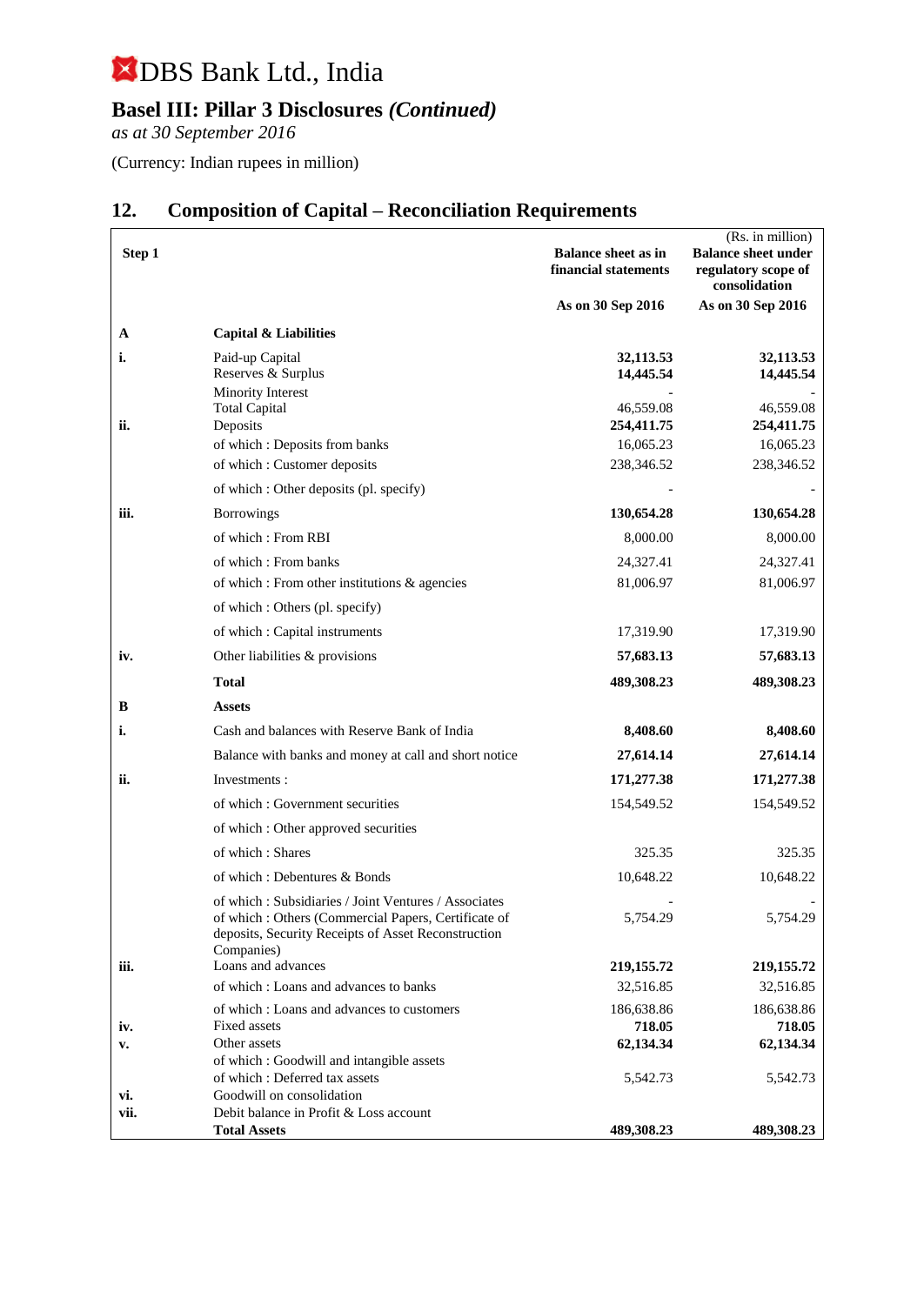## **Basel III: Pillar 3 Disclosures** *(Continued)*

*as at 30 September 2016*

(Currency: Indian rupees in million)

## **12. Composition of Capital – Reconciliation Requirements** *(Continued)*

|           |                                                                        |                                                    |                                                                    | (Rs. in million) |
|-----------|------------------------------------------------------------------------|----------------------------------------------------|--------------------------------------------------------------------|------------------|
| Step 2    |                                                                        | <b>Balance sheet as in</b><br>financial statements | <b>Balance sheet under</b><br>regulatory scope of<br>consolidation | Ref No.          |
|           |                                                                        | As on 30 Sep 2016                                  | As on 30 Sep 2016                                                  |                  |
| A         | <b>Capital &amp; Liabilities</b>                                       |                                                    |                                                                    |                  |
| i.        | Paid-up Capital                                                        | 32,113.53                                          | 32,113.53                                                          |                  |
|           | of which: Amount eligible for CET1                                     | 32,113.53                                          | 32,113.53                                                          | A                |
|           | of which: Amount eligible for AT1                                      |                                                    |                                                                    |                  |
|           | Reserves & Surplus                                                     | 14,445.54                                          | 14,445.54                                                          |                  |
|           | of which:                                                              |                                                    |                                                                    |                  |
|           | <b>Statutory Reserve</b><br>Capital Reserve                            | 3,724.78<br>5.10                                   | 3,724.78<br>5.10                                                   | B<br>$\mathbf C$ |
|           | <b>Investment Reserve</b>                                              | 251.67                                             | 251.67                                                             | D                |
|           | Amount Retained in India for CAPAD                                     | 12,621.87                                          | 12,621.87                                                          | Ε                |
|           | Deferred Tax Reserve                                                   | 0.54                                               | 0.54                                                               |                  |
|           | Balance in Profit and Loss account                                     | (2,158.42)                                         | (2,158.42)                                                         | G                |
|           | Minority Interest                                                      |                                                    |                                                                    |                  |
|           | <b>Total Capital</b>                                                   | 46,559.08                                          | 46,559.08                                                          |                  |
| ii.       | Deposits                                                               | 254,411.75                                         | 254,411.75                                                         |                  |
|           | of which : Deposits from banks                                         | 16,065.23                                          | 16,065.23                                                          |                  |
|           | of which : Customer deposits<br>of which: Other deposits (pl. specify) | 238,346.52                                         | 238,346.52                                                         |                  |
| iii.      | <b>Borrowings</b>                                                      | 130,654.28                                         | 130,654.28                                                         |                  |
|           | of which: From RBI                                                     | 8,000.00                                           | 8,000.00                                                           |                  |
|           | of which: From banks                                                   | 24,327.41                                          | 24,327.41                                                          |                  |
|           | of which : From other institutions $\&$ agencies                       | 81,006.97                                          | 81,006.97                                                          |                  |
|           | of which: Others                                                       |                                                    |                                                                    |                  |
|           | of which: Capital instruments                                          | 17,319.90                                          | 17,319.90                                                          |                  |
|           | - of which Eligible for T2 capital<br>Other liabilities & provisions   | 17,319.90                                          | 17,319.90                                                          | Ι                |
| iv.       | of which : Provision against standard asset and country                | 57,683.13<br>1,290.29                              | 57,683.13<br>1,290.29                                              | J                |
|           | risk                                                                   |                                                    |                                                                    |                  |
|           | <b>Total</b>                                                           | 489,308.23                                         | 489,308.23                                                         |                  |
| B         | <b>Assets</b>                                                          |                                                    |                                                                    |                  |
| i.        | Cash and balances with Reserve Bank of India                           | 8,408.60                                           | 8,408.60                                                           |                  |
|           | Balance with banks and money at call and short notice                  | 27,614.14                                          | 27,614.14                                                          |                  |
| ii.       | Investments :                                                          | 171,277.38                                         | 171,277.38                                                         |                  |
|           | of which: Government securities                                        | 154,549.52                                         | 154,549.52                                                         |                  |
|           | of which : Other approved securities<br>of which: Shares               | 325.35                                             | 325.35                                                             |                  |
|           | of which: Debentures & Bonds                                           | 10,648.22                                          | 10,648.22                                                          |                  |
|           | of which: Subsidiaries / Joint Ventures / Associates                   |                                                    |                                                                    |                  |
|           | of which : Others (Commercial Papers, Certificate of                   | 5,754.29                                           | 5,754.29                                                           |                  |
|           | deposits, Security Receipts of Asset Reconstruction                    |                                                    |                                                                    |                  |
|           | Companies)                                                             |                                                    |                                                                    |                  |
| iii.      | Loans and advances                                                     | 219,155.72                                         | 219,155.72                                                         |                  |
|           | of which: Loans and advances to banks                                  | 32,516.85                                          | 32,516.85                                                          |                  |
|           | of which: Loans and advances to customers<br>Fixed assets              | 186,638.86<br>718.05                               | 186,638.86<br>718.05                                               |                  |
| iv.<br>v. | Other assets                                                           | 62,134.34                                          | 62,134.34                                                          |                  |
|           | of which: Goodwill and intangible assets                               |                                                    |                                                                    |                  |
|           | of which: Deferred tax assets                                          | 5,542.73                                           | 5,542.73                                                           | F                |
| vi.       | Goodwill on consolidation                                              |                                                    |                                                                    |                  |
| vii.      | Debit balance in Profit & Loss account                                 |                                                    |                                                                    |                  |
|           | <b>Total</b>                                                           | 489,308.23                                         | 489,308.23                                                         |                  |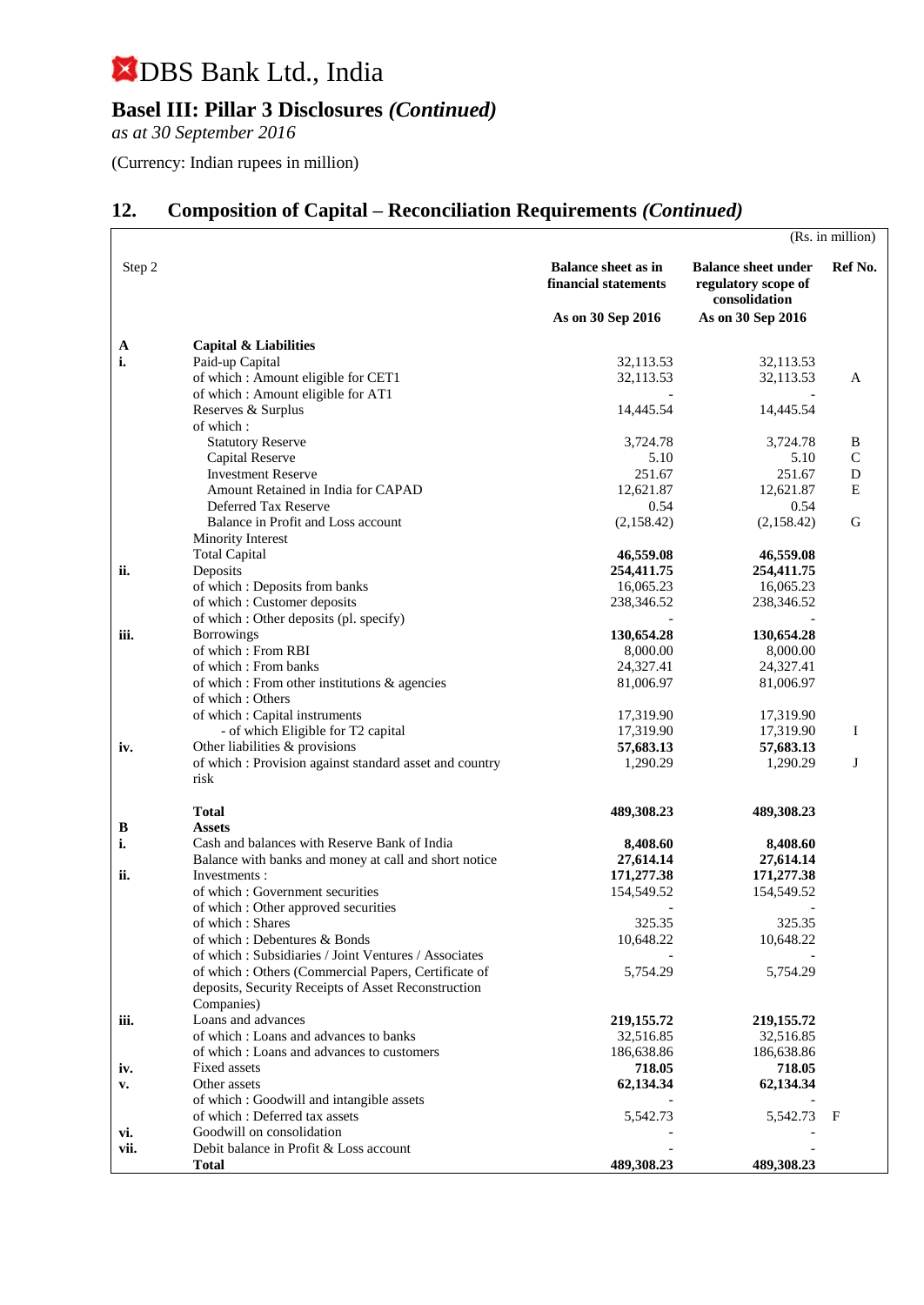## **Basel III: Pillar 3 Disclosures** *(Continued)*

*as at 30 September 2016*

(Currency: Indian rupees in million)

#### **LEVERAGE RATIO**

The Basel III leverage ratio is defined as the capital measure (Tier-1 capital of the risk based capital framework) divided by the exposure measure, with this ratio expressed as a percentage.

As per RBI guidelines, disclosures required for leverage ratio for the Bank at September 30, 2016 are as follows:

| On-balance sheet exposures        |                                                                                                                                             |           |
|-----------------------------------|---------------------------------------------------------------------------------------------------------------------------------------------|-----------|
| $\mathbf{1}$                      | On-balance sheet items (excluding derivatives and SFTs, but including collateral)                                                           | 447,538   |
| 2                                 | (Asset amounts deducted in determining Basel III Tier 1 capital)                                                                            | (3,978)   |
| 3                                 | Total on-balance sheet exposures (excluding derivatives and SFTs) (sum of<br>lines $1$ and $2)$                                             | 443,560   |
| <b>Derivative exposures</b>       |                                                                                                                                             |           |
| $\overline{4}$                    | Replacement cost associated with all <i>derivatives</i> transactions (i.e. net of eligible<br>cash variation margin)                        | 30,605    |
| 5                                 | Add-on amounts for PFE associated with <i>all</i> derivatives transactions                                                                  | 93.663    |
| 6                                 | Gross-up for derivatives collateral provided where deducted from the balance sheet<br>assets pursuant to the operative accounting framework |           |
| $\tau$                            | (Deductions of receivables assets for cash variation margin provided in derivatives<br>transactions)                                        |           |
| 8                                 | (Exempted CCP leg of client-cleared trade exposures)                                                                                        |           |
| 9                                 | Adjusted effective notional amount of written credit derivatives                                                                            |           |
| 10                                | (Adjusted effective notional offsets and add-on deductions for written credit<br>derivatives)                                               |           |
| 11                                | Total derivative exposures (sum of lines 4 to 10)                                                                                           | 124,268   |
|                                   | <b>Securities financing transaction exposures</b>                                                                                           |           |
| 12                                | Gross SFT assets (with no recognition of netting), after adjusting for sale accounting<br>transactions                                      |           |
| 13                                | (Netted amounts of cash payables and cash receivables of gross SFT assets)                                                                  |           |
| 14                                | CCR exposure for SFT assets                                                                                                                 | 365       |
| 15                                | Agent transaction exposures                                                                                                                 | $\Omega$  |
| 16                                | Total securities financing transaction exposures (sum of lines 12 to 15)                                                                    | 365       |
| Other off-balance sheet exposures |                                                                                                                                             |           |
| 17                                | Off-balance sheet exposure at gross notional amount                                                                                         | 175,768   |
| 18                                | (Adjustments for conversion to credit equivalent amounts)                                                                                   | (111,090) |
| 19                                | Off-balance sheet items (sum of lines 17 and 18)                                                                                            | 64,678    |